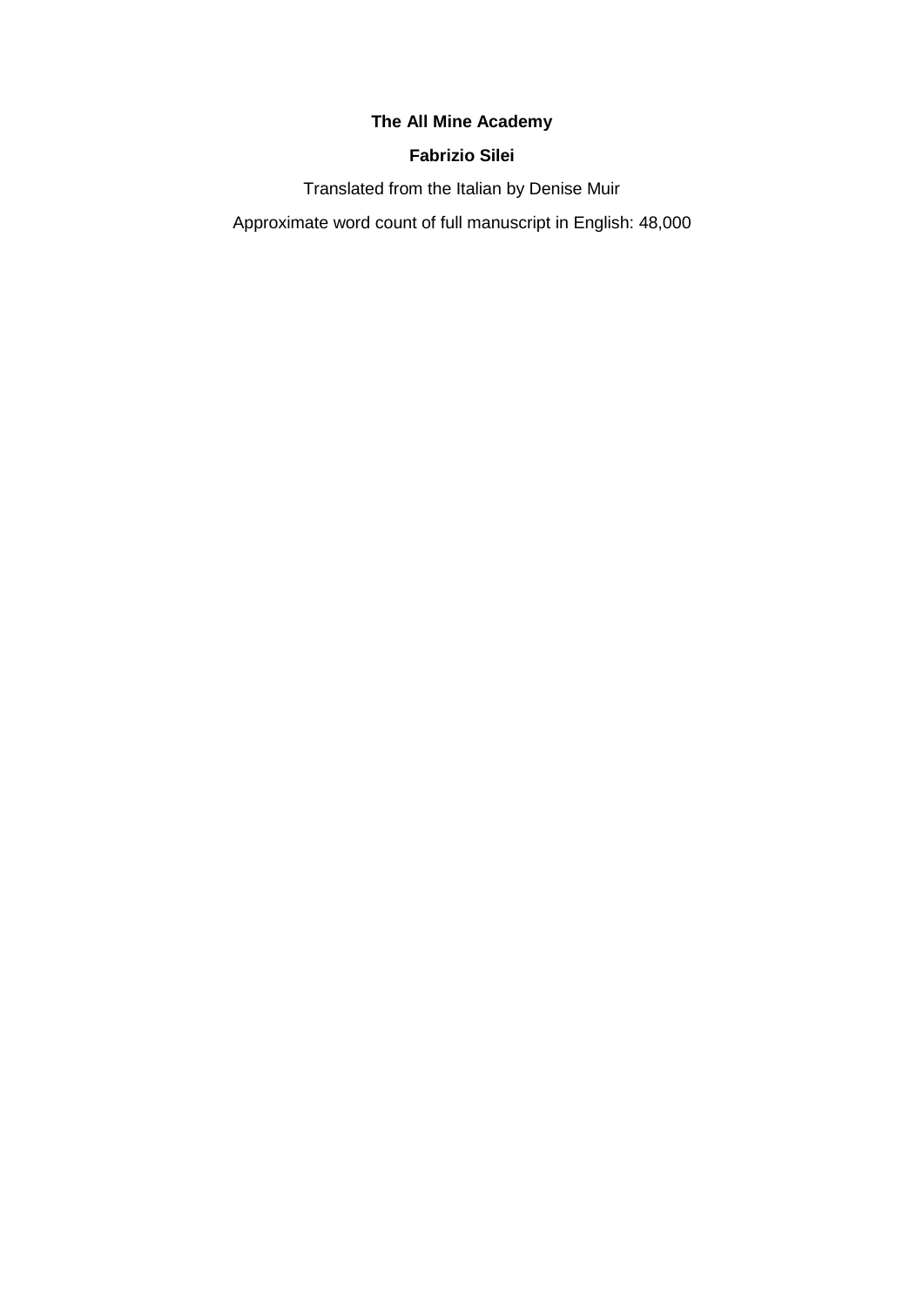### **A Happy Couple**

At the time this story was written, Mr and Mrs Smirth were already middle-aged and had no children. To tell the truth, it wasn't just that they had no children, they had also never entertained the thought they might have any.

They both hated children. They thought they noisy, whiny, needy, expensive things to look after… and were forever under your feet. On their travels around the world, they always tried to steer clear of places that families might go. In the fifteen years since they'd met and got married, they'd never felt the need to discuss the issue, content as they were to have found in each other a shared purpose and shared outlook on life.

The Smirths lived in a pretty little house on Ladbroke Road, although they spent most of their time in one of London's most affluent districts – Notting Hill – looking after their businesses. A stroke of luck had enabled them to find shops one in front of the other.

On the right side of the fashionable Portobello Road, Gregor had established his property and business empire which had an old-worldly feel and sea-green-painted shop front, while Katiuscia had set up directly opposite, on the left side of the road, selling furniture and works of art in Smirth's Antiques, which had an art nouveau window display, painted a pretty shocking pink.

These delightful geographical circumstances meant they could wave to each other from their respective shop windows and blow syrupy-sweet kisses across at regular intervals. Each looked after their own trade but when lunchtime came, they would walk together to the elegant Roald Dahl Café & Restaurant at the end of the road, where they'd merrily recount the various deals they'd each concluded that morning.

Their high standard of living meant they were able to indulge their every whim. From canapés to dessert, they never skipped a course, and their favourite pastimes were travelling, counting the money amassing in the bank and in their various savings books, and reciting together the long list of properties they owned.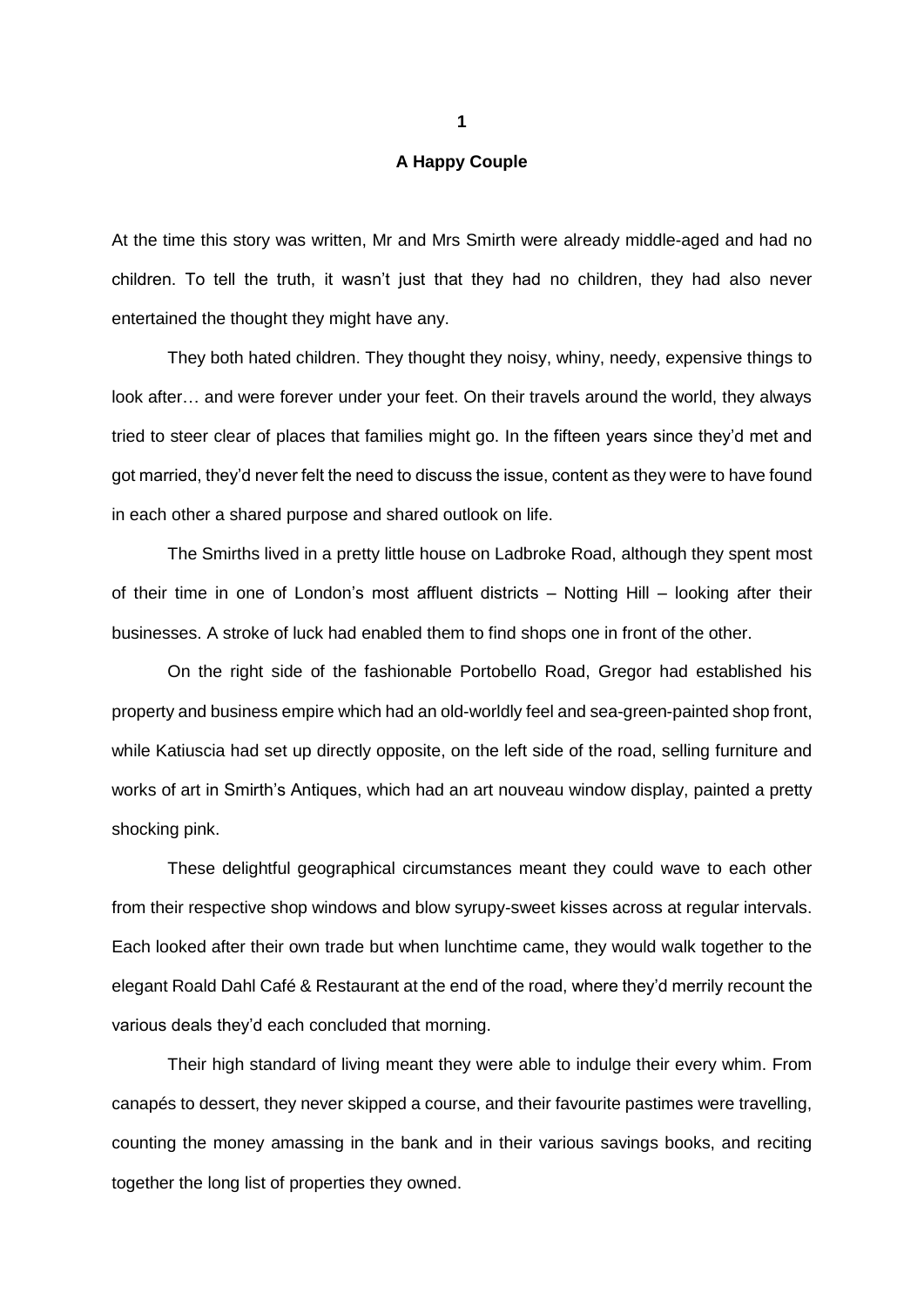"Oh, and don't forget our cottage in Nottingham!" Gregor would say, happy to add it to the list of places they loved to recall, sitting in their usual restaurant.

"Of course. Well done! I'd almost forgotten. What about our commercial fund? Might it be the right time to sell it?"

This was the nature of their conversations. Except when they were joined by Mr Rogers – who owned a small jewellery shop on the corner of the same street. Without fail, this would happen three times a week – on Tuesdays, Thursdays and Saturdays. The three would sit at the same table but would all ask for their own, individual bills.

With Mr Rogers, who was always impeccably punctual, they would discuss politics, business, luxury travel and fine food, or cashmere and hand-crafted designer shoes, to which all three were partial, of course.

It could safely be said that it was the fault of the latter, Mr Rogers, that things took the turn they did. Indeed, it was at that very table in the Roald Dahl Café & Restaurant, that this story began.

Gregor looked at his watch and asked Katiuscia, "Today is Thursday, isn't it?"

"It is!" his wife replied.

"It's now twelve minutes after ten, isn't it?"

"It is!"

"Then Mr Rogers is late!"

"It's not like him!" Katiuscia acknowledged.

"What shall we do? Shall we go ahead and order?"

"Of course," Katiuscia agreed. "He'll come! And if he doesn't…"

"Who gives a hoot galoot!" they sang together, arms in the air, hands waving, like weather vanes flapping in the wind. It was a motto of theirs, a mawkish little game they had invented in the early days of their courtship.

An earthquake in Italy? Radio and television pleas for "Money. Send Money. Help needed urgently!" Their eyes would lock in a knowing look, up their hands would go, shaking by the side of their heads as they chorused, "Who gives a hoot galoot!!!!"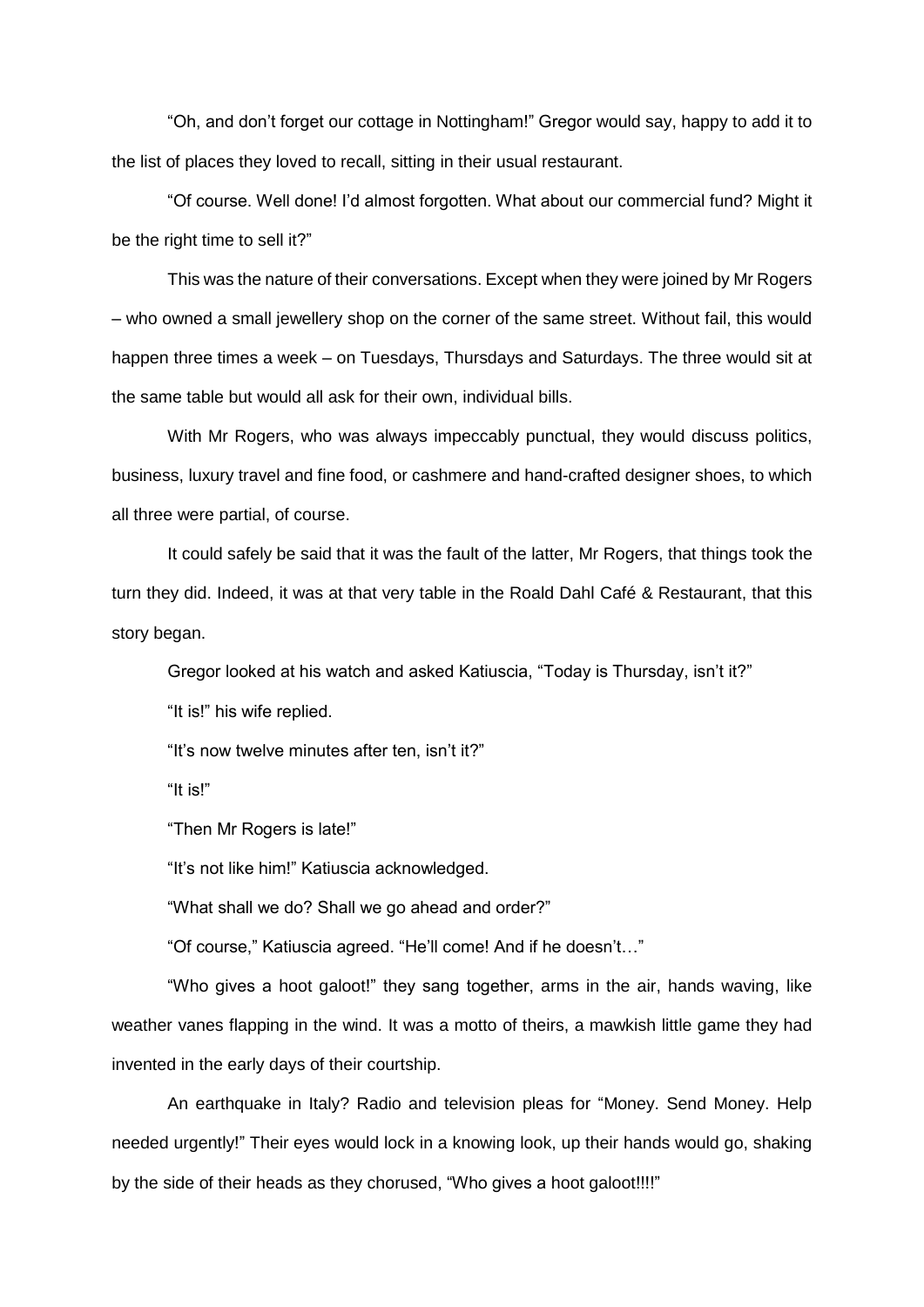That said, when the waiter approached to take their order, Gregor asked if he had happened to see Mr Rogers.

The waiter looked at them, astonished, and became suddenly serious. "What? You don't know?"

"Don't know what?" the couple asked.

"The cleaning lady found him this morning, dead as a doornail. Heart conked out while he was polishing his ancient coin collection!"

"Unbelievable!" Gregor gasped, incredulous, twisting the hairs in his right ear around his finger, wondering if he'd misheard. "He's the same age as me, just forty-nine, we went to school together!" he exclaimed, a cold shiver shooting down his spine.

The waiter, a rueful look on his face, held up his hands, palms out, in a *these-thingshappen* kind of way, before adding, "If you'll allow me, might I recommend the excellent roast beef with Yorkshire pudding we have today."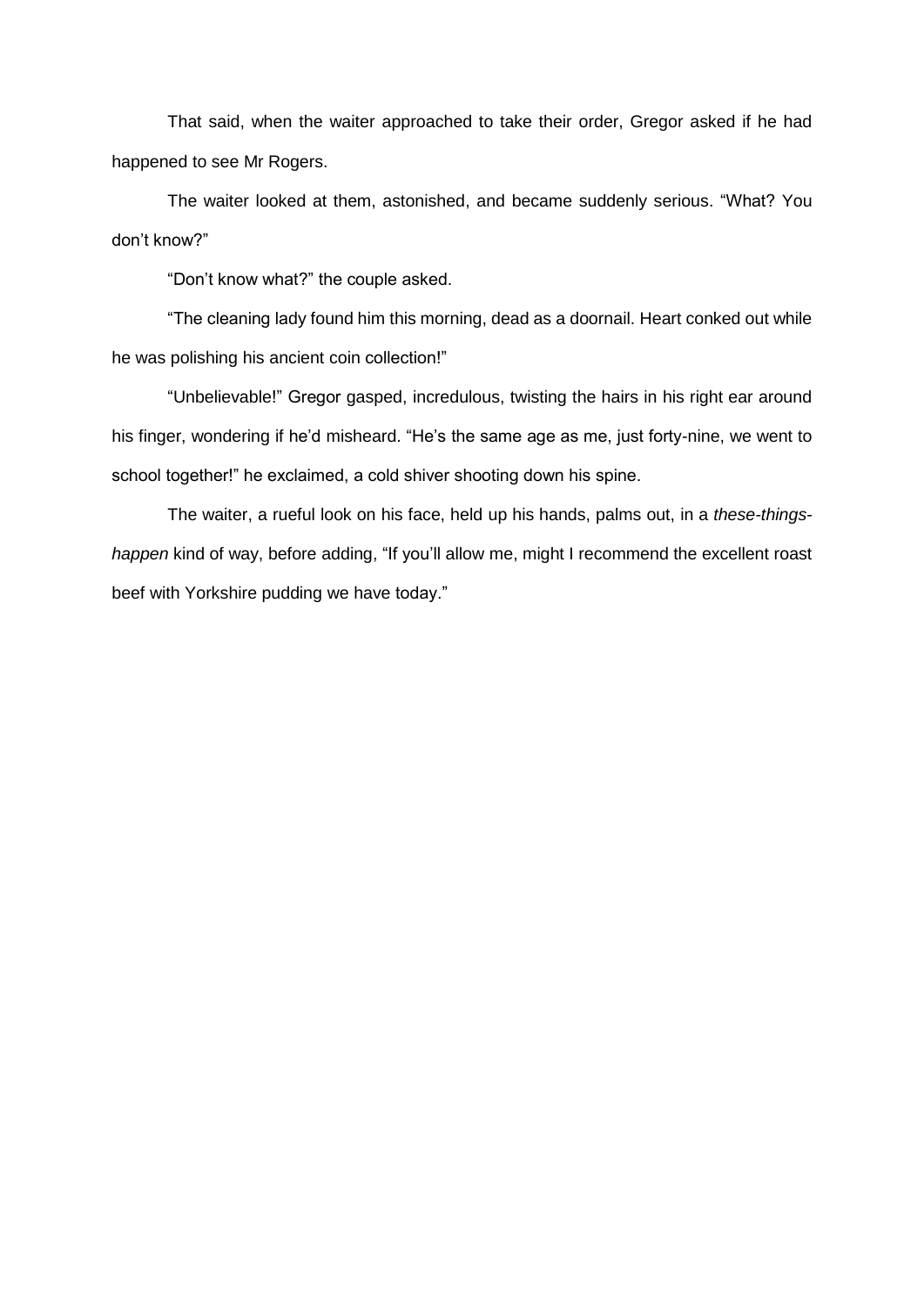### **A Marvellous Idea**

Since the day in the restaurant when they'd learned of Mr Rogers' passage to the Other World, Mr Smirth began to consider the possibility of his own death, and not just his own, his wife's as well. An incurable illness, a road accident, a plane crash, even a terror attack – no potential end to their lives was left untouched. Standing in front of the mirror, after his shower, he caught sight of his enormous paunch and concluded that he was getting old. Katiuscia, ten years his junior and as thin and brittle as a rake, was no spring chicken either. For this reason, and after giving it much thought, he decided to put his idea to her.

It was a brutal blow for his wife.

"We had an agreement!" Katiuscia screamed, hysterical. "No animals, we said! No cats, no stupid dogs running around under our feet, and definitely no children!"

"But darling, try to understand, all our money, our property, our shares!" Mr Smirth explained. "You don't want the government, or someone else, to get their hands on them, do you?!?"

"I have no maternal instinct! You should know that!" she replied. "This is typical of you men. After all, it's not you who has to bear them! We're the ones afflicted with pregnancy, risking our lives, looking horribly deformed, suffering dizziness and nausea. You should have told me you were like all the rest, that you were going to want children, and I wouldn't have given you a second glance! I have no intention of contracting certain illnesses on purpose!"

"Katiuscia… I don't feel paternal either. In our case, it wouldn't really be a child… that's not…"

"Oh really? What would it be, then?"

"Well, it would be an, eh… an heir! Try to see it as us producing an heir! Flesh of our flesh, who will look after our wealth when we are no longer here. Someone to teach everything we know and who will cultivate the Smirth fortune, oversee our homes, our properties, our shops…"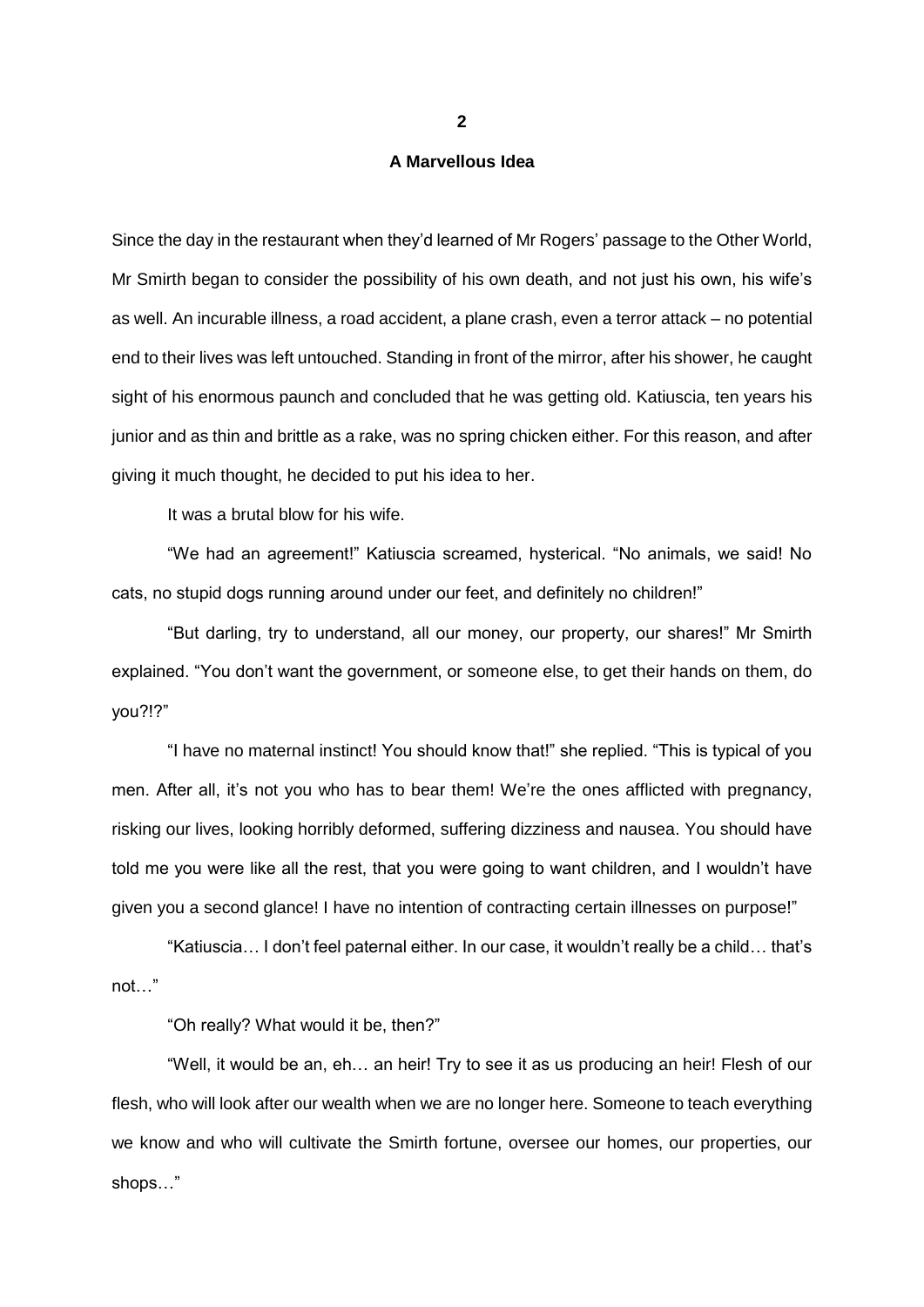A sullen look on her long, equine face, Katiuscia mulled it over at length, her front teeth poking out over her lower jaw, giving her the air of a rodent. She thought about it, thought against it, all the while slumped in her favourite tulip chair, arms folded, skinny long legs crossed. She thought and thought… then erupted in an enormous yell, "I'm far too old! You idiot! I'm nearly forty!"

"I've been reading about this," Gregor replied, calmly. "Science has made giant leaps, we are now living much longer. Don't worry. I have made an appointment tomorrow to see our doctor for a general check-up."

"You've made up your mind, then?!" Katiuscia whimpered, beginning to grasp the seriousness of her husband's idea.

"Unless you want all our assets to fall into the hands of the state or… your sister, should we…"

"Noooooo, not my sister or her children! That miserable shrew will get nothing from me!"

Gregor sniggered to himself, happy he'd pressed the right buttons and proud of his wife's fighting spirit. There was just one more thing to be resolved.

"Of course, you don't have to give birth yourself. If the idea frightens you, we could always adopt someone else's snotty brat… there are hundreds nobody wants."

"Over my dead body! If it's an heir you want, an heir you shall have, and it shall have our blood, even if I die making it. No one but our own child will ever get their hands on our money!"

They embraced.

One month later, Mrs Smirth announced to her husband that she was pregnant and felt crummy, but the deed had been done.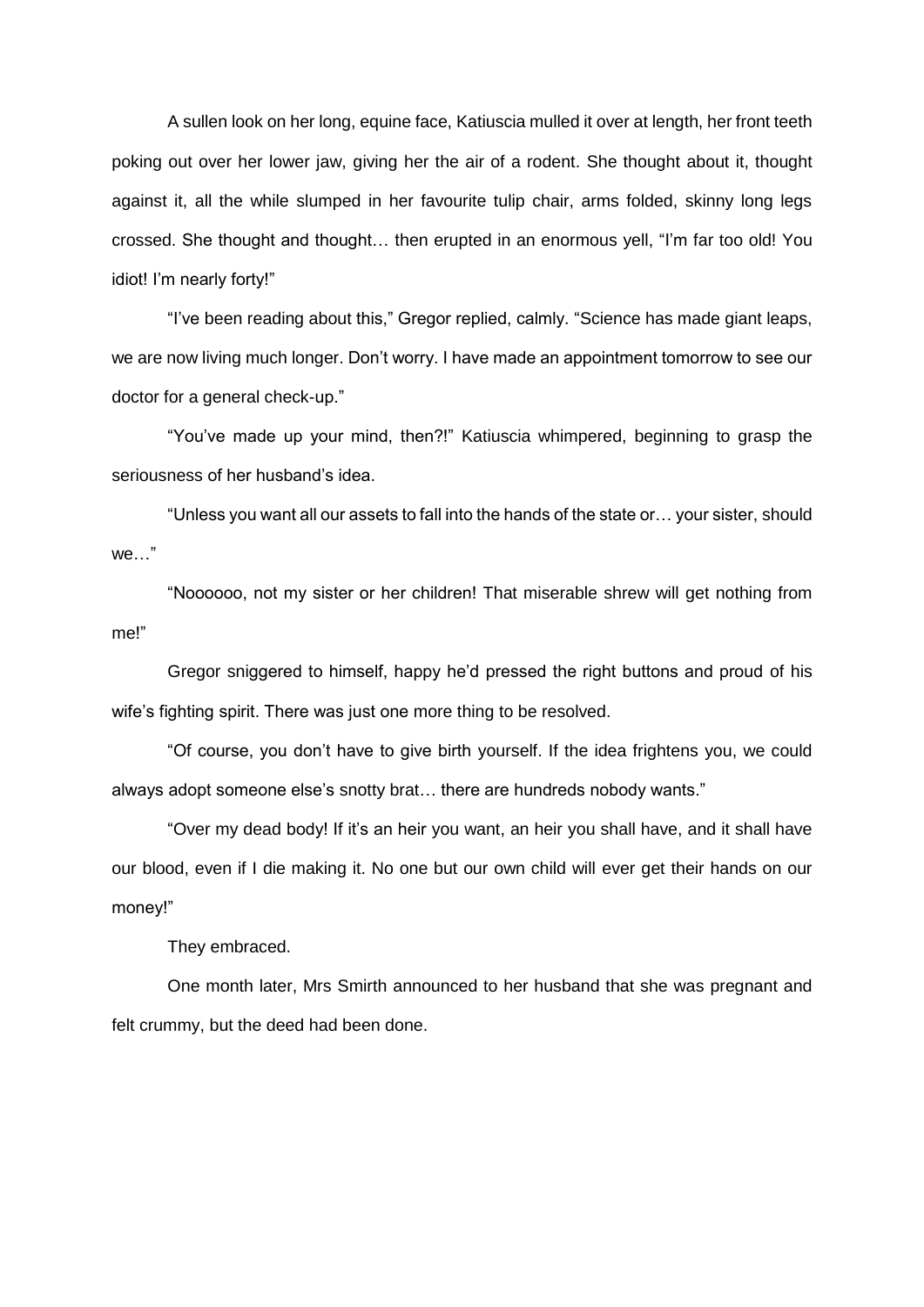### **The Heir**

Oblivious to her bump, which looked like an aberrant excrescence on Katiuscia's skinny frame, the expectant mum went about her work and everyday life as normal, until early one mid-August evening, when her child decided it was time to make an appearance. Its path into the world was aided by its mother's willowy girth, a skilful physician and an impeccable Caesarean section.

After dashing to the hospital, the new parents found themselves without a name for the newborn. The decision was thus taken to call him First. "And last!" a frazzled Katiuscia shrieked, convinced she would remember the experience as one of the most wretched and unpleasant of her life.

"Yes," Gregor agreed. "We will call him First because our son will come first in everything he does, and he must never forget that, first and foremost, he must always think of himself, and only later, much later, of anyone else!"

Arriving home with their tiny bundle, tucked underarm like a Sunday newspaper, the couple very quickly realized there were not in a position to take care of it.

"Nursing is out the question!" Katiuscia proclaimed. Either of them remembering to buy baby food and nappies was even less likely. The very idea of it turned their stomachs.

That being so, they placed an ad in the newspaper, of a kind not seen since the last century. It read:

*URGENTLY SEEKING WET NURSE to suckle snotty brat. Fitting stipend offered along with board and lodgings in select quarter of London. Time-wasters, pilferers, scruffy or malodorous individuals need not apply.*

Exactly twenty-four hours later, Enrichetta Stevenson knocked on their door, straight from the country. She was a young, rubicund woman with an unsophisticated but wholesome air and a smile so warm and friendly it would have put Saint Christopher in the shade.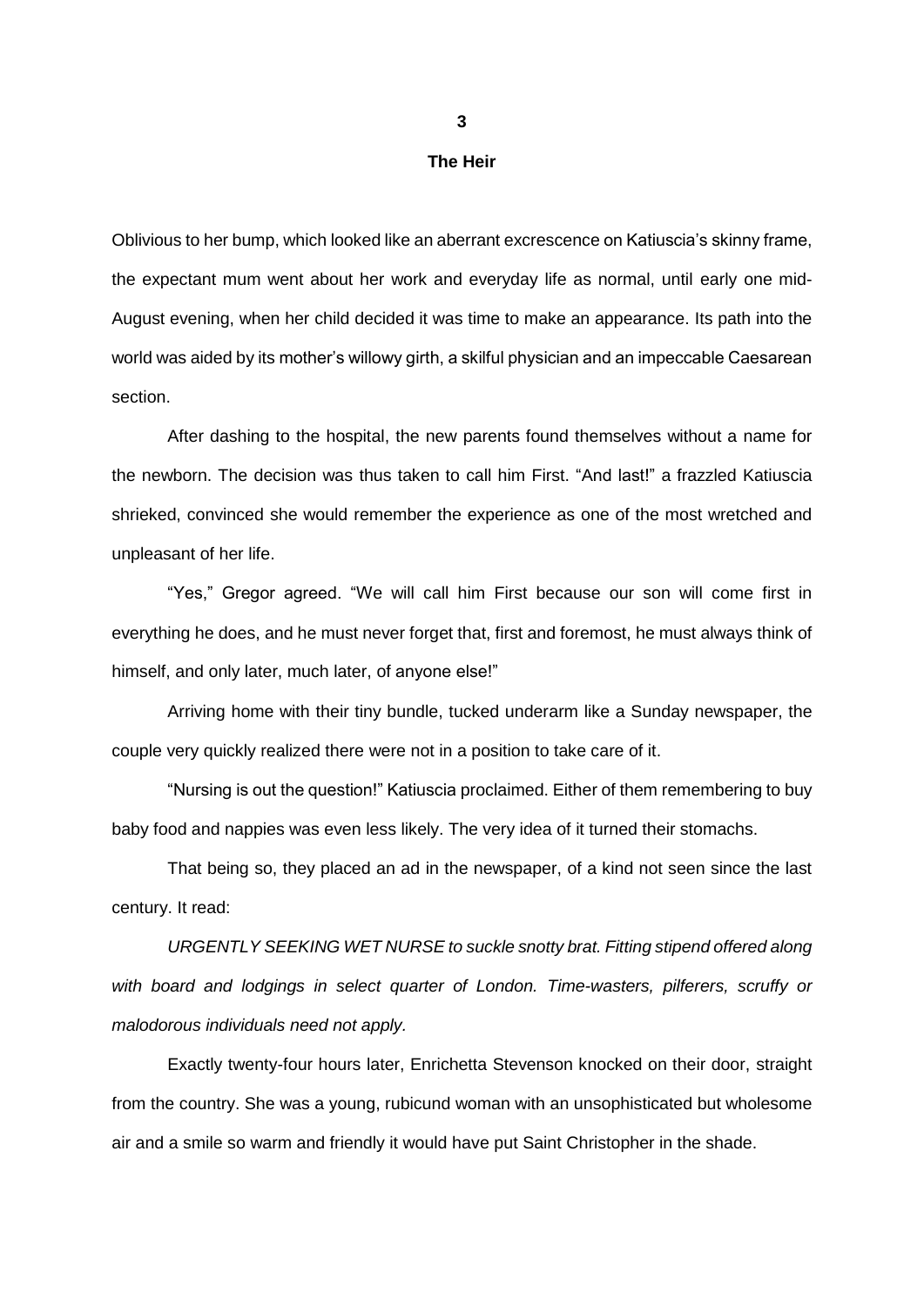The woman had just weaned her youngest child and, through necessity, had entrusted it to her sister, left her farm and rushed into the city to take up service with the Smirths.

Her arrival was a genuine stroke of luck for Gregor and Katiuscia. Very soon, they'd be able to forget all about the child, having handed him over, lock, stock and barrel, to the tender, loving care of the young woman whose cheeks were as rosy and plump as a Cox's Pippin, her cap lily-white and hand-embroidered apron always as crisp and white as freshly laundered linen.

Obviously, the wet nurse was put to the test. During her first week, the Smirths planted coins, banknotes and silverware around the house, even in the bathroom, and plotted the position of each on a detailed map. They were amazed to discover that the cheery daughter of the soil touched nothing.

Gregor and Katiuscia Smirth agreed that she was obviously of simple mind. Honest, but of limited intelligence. They felt able, therefore, to put their complete trust in her and to settle the "what to do with the snotty brat" issue, once and for all.

Their relationship with First was thus limited to one of mere supervision. They watched him grow, looking on curiously, as if he were a large toadstool, and commented on how much he was costing them.

"He eats so much, the snotty little thing! He's costing us a fortune!" Katiuscia complained.

"Darling, you know as well as I that we must think of him not as a cost, but as an investment in the future!"

When the Smirths were at work, Enrichetta, who yearned desperately for the children she'd left in the country, lavished the full force of her love on baby First. The two would spend many a happy day together in the most peaceful of pursuits, from milk feeds and burps to lullabies and nursery rhymes, playtime and baby baths. The child grew quickly and healthily, and it wasn't long before his face was permanently lit up by the most blissful of smiles. Enrichetta carried a tiny camera with her everywhere and never missed an opportunity to snap a picture of First, although only when his parents weren't around for fear of incurring their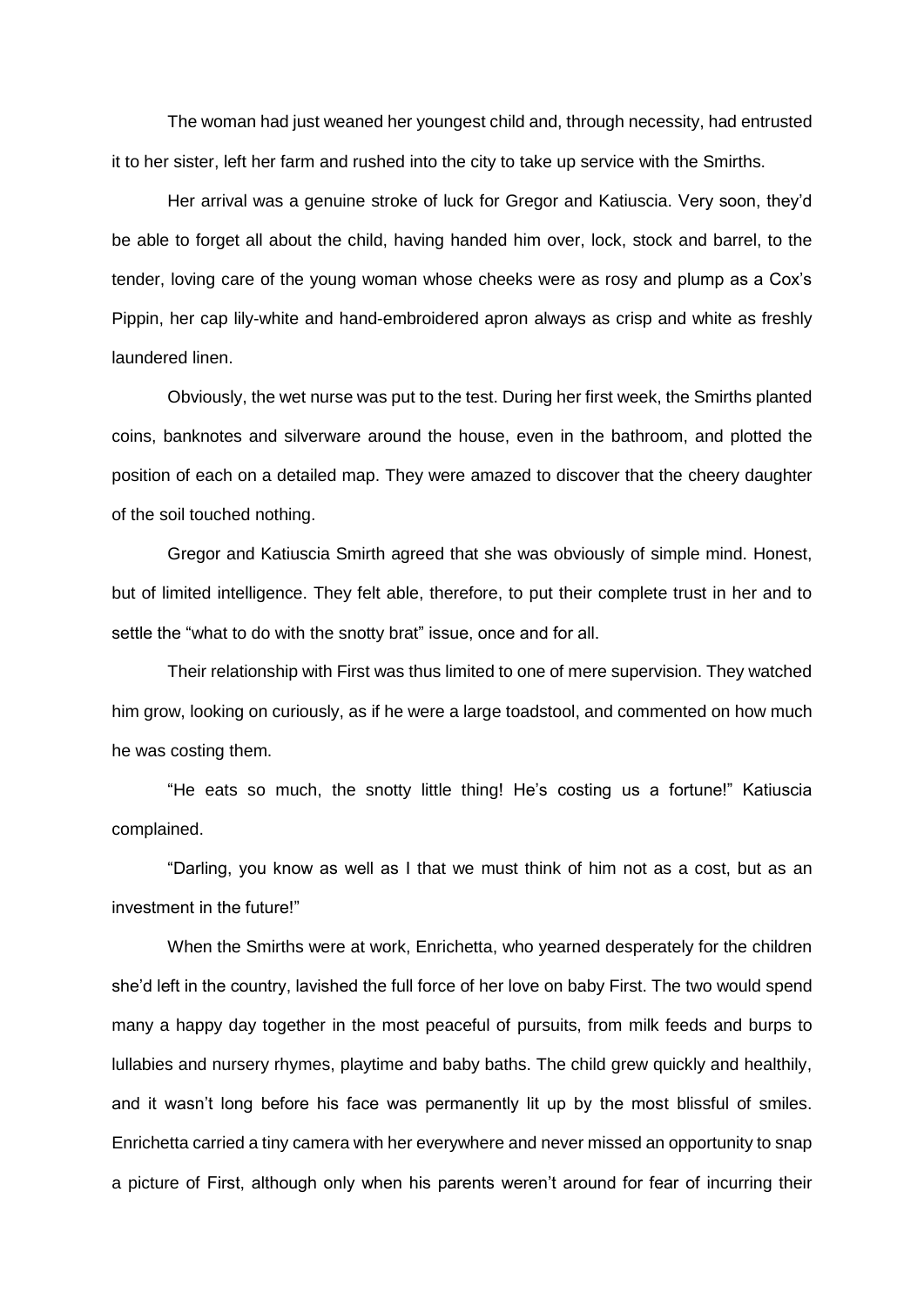wrath. By the time he reached his first birthday, First was walking and his wet nurse was allowed to take him to the country on the weekend, to play with her other children.

Gregor and Katiuscia were happy to find themselves with Saturdays and Sundays free, and happier still that they no longer had strangers in the house. Indeed, their happiness was so great, they did not complain when the visit to the country lasted longer than the weekend, and stretched from one week to the next. With the excuse of the clean air, other children to play with and milk straight from the farm, they had managed to rid themselves of the brat. First was officially entrusted to Enrichetta Stevenson's care. According to their calculations, the exchange also allowed them to make substantial savings on electricity, heating and food costs. As soon as the boy was old enough to understand something of the world, they would take him back and give him the education he needed to fulfil the purpose for which he'd been created.

In the meantime, First had turned two and loved chasing the barnyard animals, riding the pigs, patting the cats and playing with all the children on the farm, exhibiting a very kind and plucky disposition.

By four years of age, the child could speak proficiently and on the few occasions he saw his parents, he addressed them with impeccable manners.

With no specific effort on his part and without him realizing it, by age five, First had become the undisputed leader of the group of children, and he threw himself enthusiastically into all their breath-taking adventures in the rolling pastures and oak woods.

At age six, he started attending the little country school and proved to be an able pupil.

When First turned eight, seeing how he'd grown and was now able to read and write, Mr and Mrs Smirth had to face facts. The time had come. Now that the child could be reasoned with, it was they who should look after him. Enrichetta was duly fired and First fetched back from the farm.

Amid floods of tears and countless promises to stay in touch, Enrichetta and First said their goodbyes. It was a heart-breaking separation, since it was more like a child being torn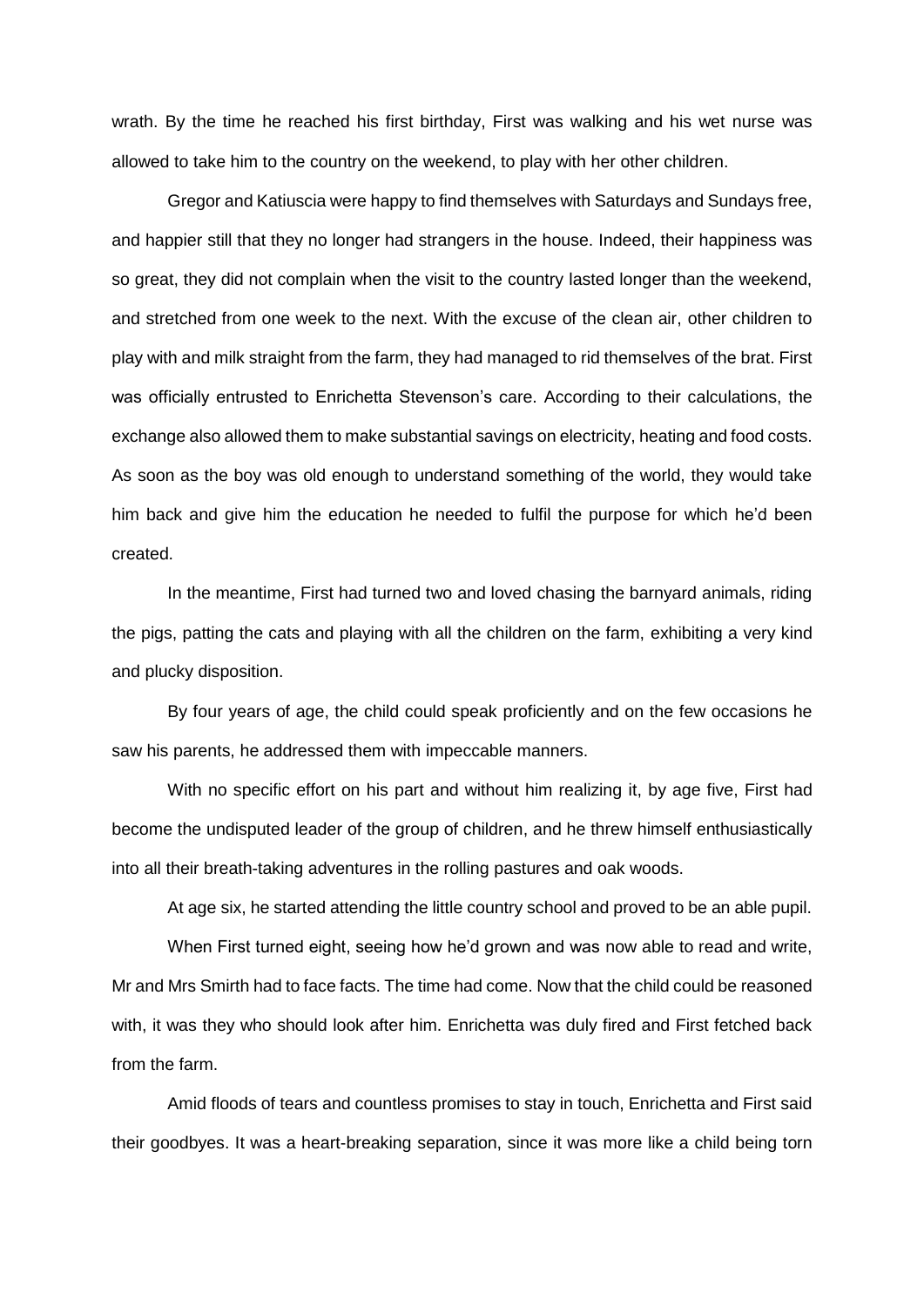from his mother's bosom and, by implication and no less distressing, also from his brothers and sisters.

The farewell was completed under the watchful gaze of his biological parents, who were more irritated than embarrassed. Enrichetta offered to continue taking care of First for free and although they were sorely tempted by the word "free", in the end they agreed the inevitable – it was up to them, now, to take over the thing's, or rather the child's, education.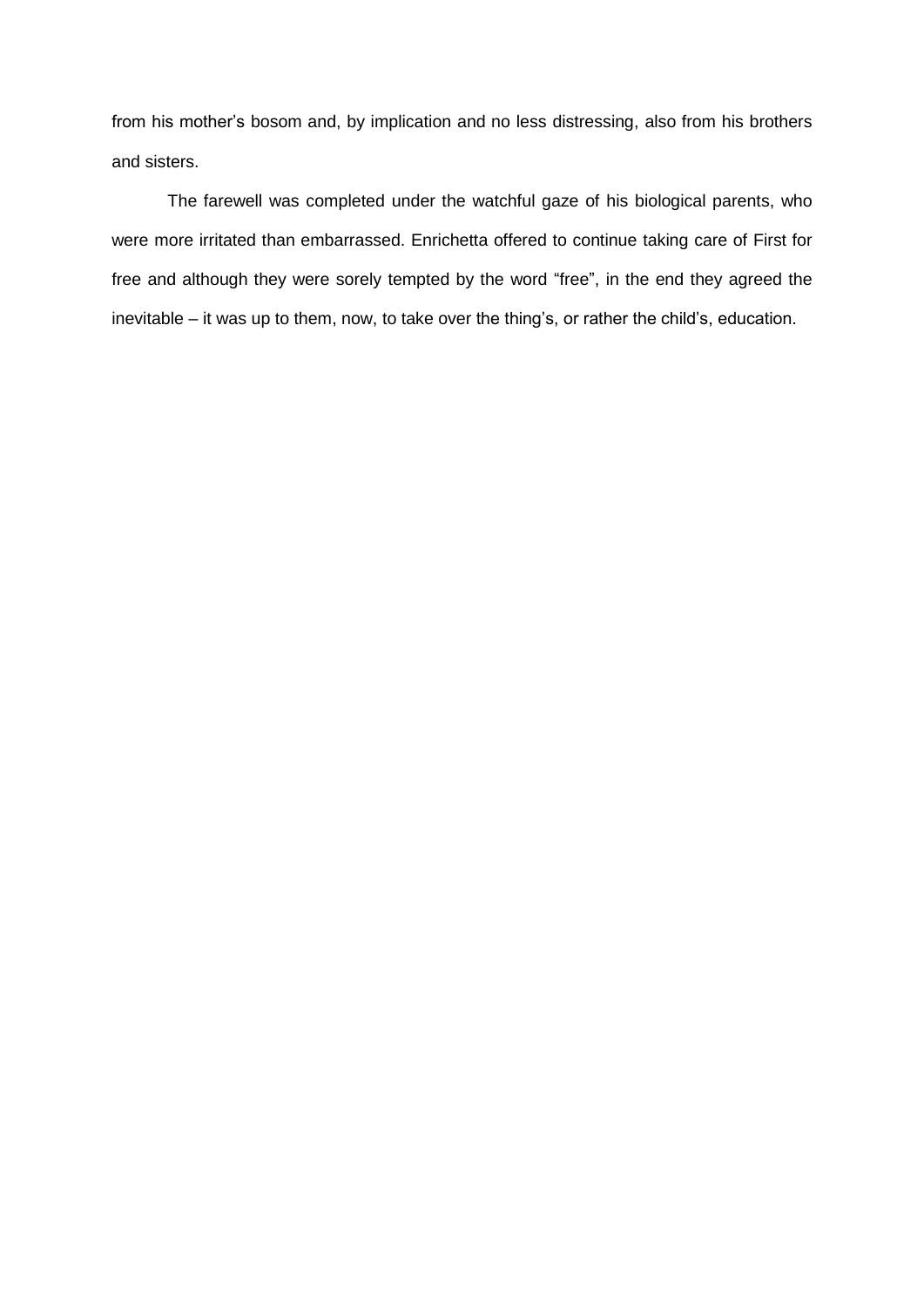**4**

## **At Work with Mummy Dearest**

First wasn't particularly tall but he was a robust, strong boy, with two big, inquisitive blue eyes, a broad, kind face and two rosy, plump cheeks that were squeezed upwards by his frequent smiles. Having never been harshly scolded, much less smacked, First had the utmost faith in life.

He had only ever received cuddles from the people on the farm and in the village, and had no reason to think it wouldn't be the same in the city, with his wonderful parents who'd allowed Enrichetta to raise him.

"So… boy!" Mr Smirth said. "Hmm, or rather… son…" he corrected himself.

"Yes, Daddy?"

"No more country for you! Now that you can read and write, you will go to a real school in September. Until then, you will come with myself and Katiuscia, eh, your Mu… Mummy, to the shop, where we will teach you the meaning of life and business. Are we agreed?"

"Are we agreed?" Katiuscia replicated, wrinkling her nose and sticking out her rabbit's teeth.

First loved his school in the country, where the elderly teacher, Mrs Sullivan, let him and his six classmates sing nursery rhymes, play number games and go on walks to look for leaves. But, not to be rude, he replied, "Yes, Mummy dearest. Yes, Daddy-pops!"

First's reply sent shivers down Gregor and Katiuscia's spines. They quickly conferred, muttered in each other's ears, and nodded in agreement.

"Listen ch… child…" Mr Smirth said, embarrassed. "Your mother and I would rather be called Mr Smirth and Mrs Smirth. If you don't mind. We know we are related. We don't need to repeat it to each other all the time. And we will call you First. Are we agreed?"

"Agreed, Mummy dearest and Daddy-pops!" First bubbled.

"First! Perhaps I didn't explain myself properly!" Mr Smirth tried again, repeating his explanation and ending with, "Are we agreed?"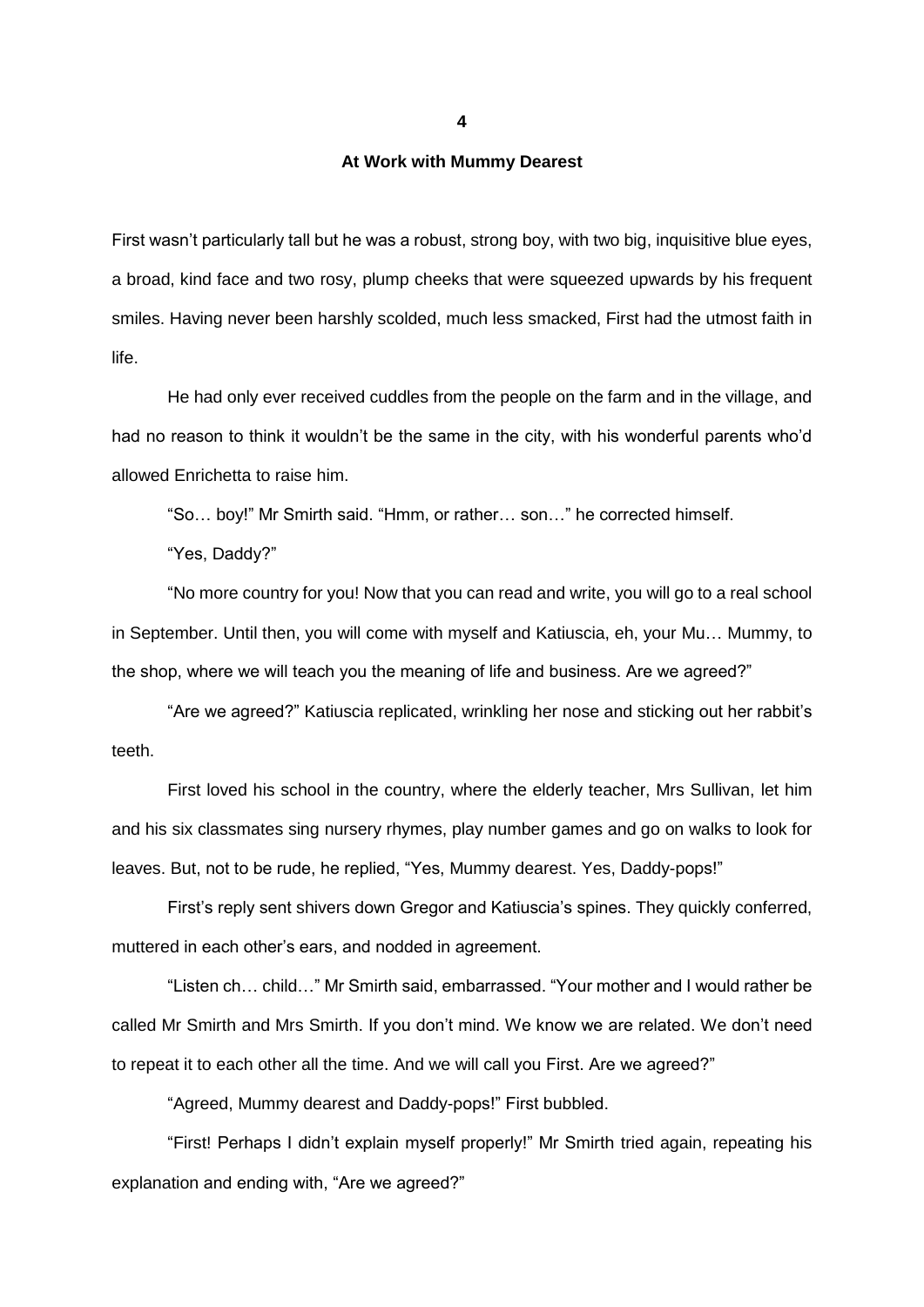"Agreed, Mr Smirth Daddy-pops and Mrs Smirth Mummy-dearest." First beamed.

*He's an intelligent boy*, Mr Smirth thought, astonished. *Slowly but surely, he'll learn. We'll take it one step at a time.*

With that, they started out for their respective shops. No one in the street had ever seen the Smirths' heir, not since his birth so, one by one, both young and old filed into Mr Smirth's estate agents to shake his hand, and First was kind and polite to them all. Indeed, he threw himself at everyone, wrapping them in an enormous hug, the way he'd done with Enrichetta. But his father, embarrassed, gripped him by the collar after the first two hugs and explained that they were in London now, not the country, and that a handshake was enough… and preferable.

They left the estate agents and went to Katiuscia's shop.

"You see," Mr Smirth explained as they went in, "all of this is ours, and it is yours, too. Do you understand?"

The boy looked around, astonished, then nodded.

When Mr Smirth went away to take care of his own business, First was left alone with his mother. "Now, First," Katiuscia said, "sit down on that chair and be good."

Some customers came in to look at a vase and Katiuscia wrapped up the sale, showing off her technique to First. Or she would have done, if First hadn't been more interested in a fly buzzing around the ceramics.

"Come here, First!" she shouted, to attract the boy's attention. "Give the gentlemen their change!" She indicated which buttons to press to open the till.

Such grievous recklessness was to have consequences that would be revealed very soon after, when Katiuscia left the shop to tell Mr Smirth about the sale. She instructed First not to move because she would return shortly. Unfortunately, Mr Smirth was on the phone with a customer when she got there and it took longer than she had expected for him to finish.

Back in her shop, Mr Hurp, one of the local vagrants who occasionally wandered into Portobello Road in search of a few coppers, had come in. He found the child on his own.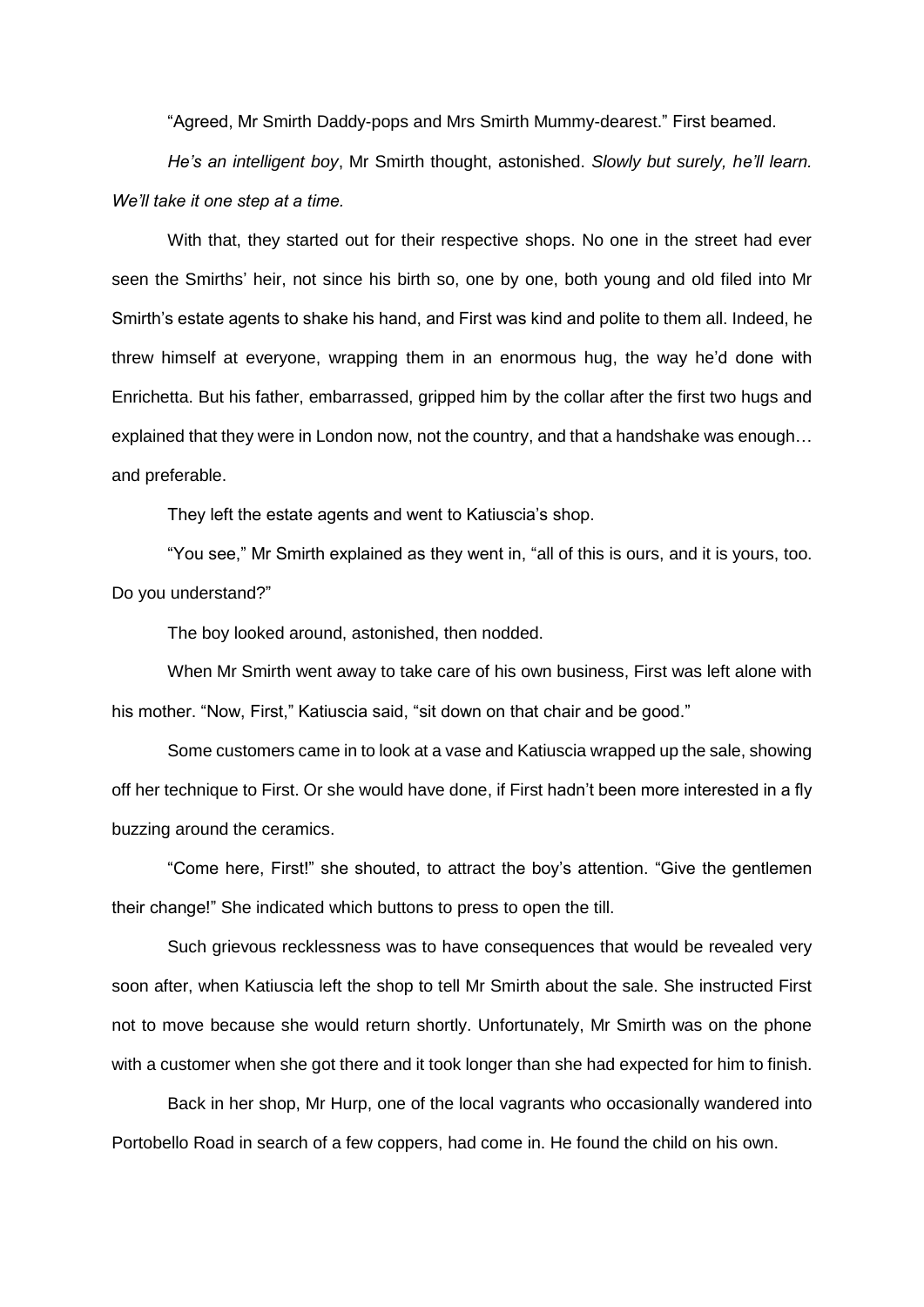"Hello, anyone there?" he asked, poking his head and flea-bitten cap around the door, resigned to the idea that he'd be asked to move on.

"I'm here!" First replied, without moving from his chair.

"And who are you?" the vagrant asked, patting down the threadbare collar of his shirt before he finally spotted the top of First's head behind the cash register.

"I'm First, the owner!" the boy replied, smiling. "With whom do I have the pleasure of speaking?"

"Mr Hurp is the name!" the man countered, with an aggrandized air. "Are you the only one here?"

"Yes," First replied, naively.

"Well, Mr First," Mr Hurp commenced. "I have just had the misfortune of being robbed in the street – we live in dangerous times! What dangerous times are these! So, I was wondering, would you, kind sir, have ten pounds to lend me for a taxi, to enable me to get home to my villa? Naturally, I will bring the money back to you tomorrow!"

"Of course, sir!" First answered and, without stopping to think, tinged open the cash register.

Hurp edged closer, greedy eyes bulging.

"Eh, you wouldn't have twenty, would you? I… I live so far away, you know!"

"I only have a fifty-pound note," First confessed, disconsolate. "I'm afraid you'll have to make do with that!"

"Never mind, better than nothing. Fifty will do fine!" the man said, snatching the note out of First's hands and thanking him profusely. For fear the child might change his mind, though, he made straight for the door, just in time to intersect Katiuscia on her way back in, fingers pinching her nose to shut out the smell.

"Who was that? What did he want?" she barked, alarmed. "Did he take something?"

"Not all all!" First replied, calmly. "It was Mr Hurp! A nice gentleman who had just been robbed, Mummy dearest – I lent him fifty pounds for a taxi! To get home to his villa!"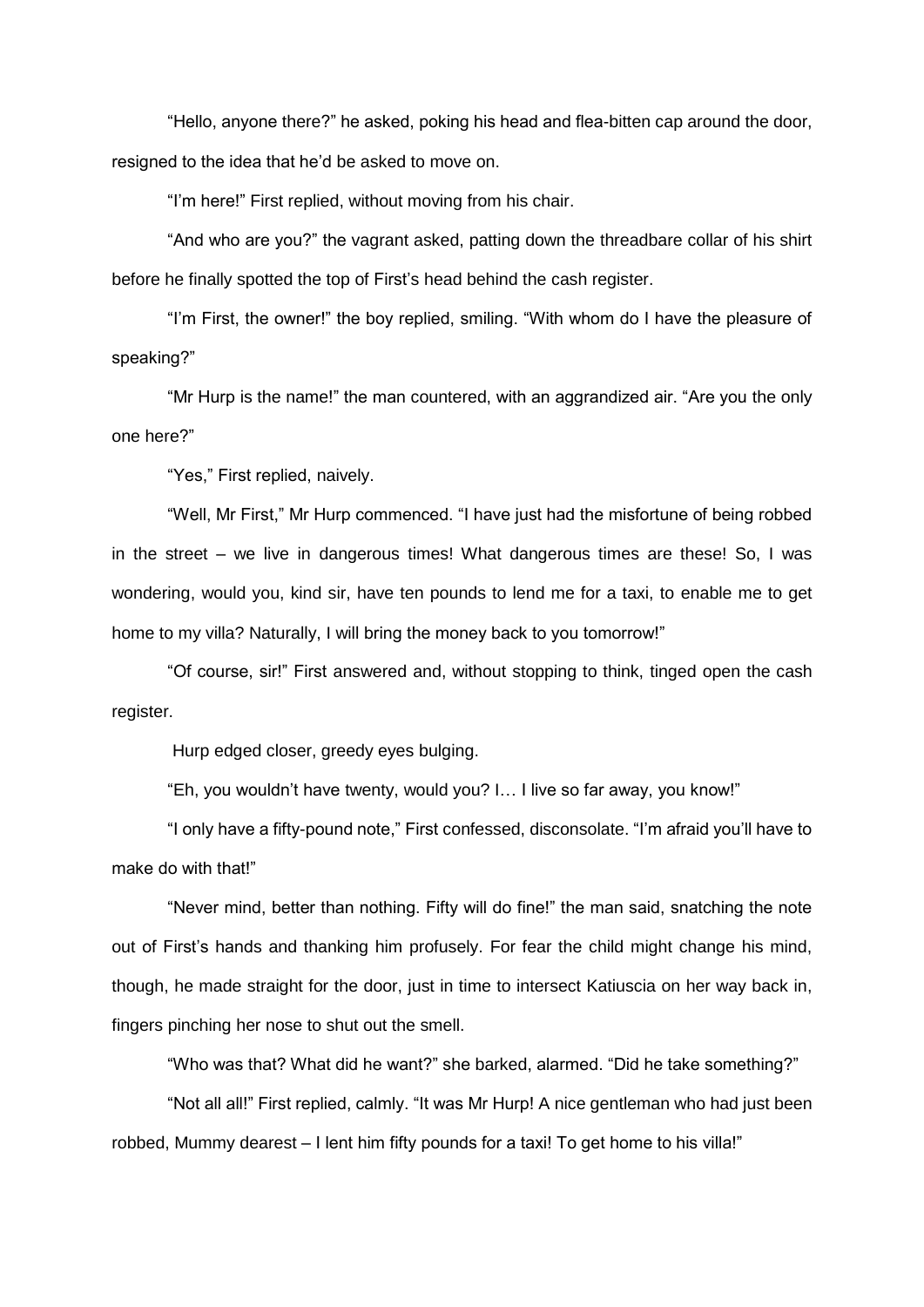"What?" Katiuscia shrieked, the noise literally lifting up her son's hair. "But, but… well, it wasn't your money to give away!"

"Yes, Mummy dearest, it was, Mr Smirth Daddy-pops explained it to me, what's yours is also mine!"

Not stopping to answer, Katiuscia rushed outside, screaming, "Thief! Thief!" She called her husband and, together, they gave chase. The street was scoured, inch by inch, but not a trace of the vagrant was found. In the end, they gave up and decided to go to the police station to report the crime.

An hour later, when they returned, furious, to the shop, they passed an elderly lady who was crossing the road with a Ming vase tucked under her arm.

"Look, darling!" Katiuscia said. "That vase is just like one I have in the shop!"

The old lady climbed into a taxi and drove away.

When the couple arrived at Smirth's Antiques, First was waiting with fifty pounds in his hands.

"Look, Mr and Mrs Mummy and Daddy-pops!" he exclaimed, triumphantly.

"Did that rogue bring the money back?" asked Katiuscia, incredulous and still disgusted by the malodorous traces of the vagrant, lingering in her nostrils.

"No!" First said, bursting with pride. "Mr Hurp is coming tomorrow, I sold a vase to earn this!"

Katiuscia's head twisted left and right.

"And the rest?"

"No rest, the woman had the right change."

"Where's the rest of the money, you idiot?" Katiuscia yelled.

"The woman only had a fifty pound note, only two zeros short, and, well, a zero is worth zero, I thought. She's now a loyal customer, though, Mummy dearest, and she's promised to come back soon!"

But Mummy dearest was no longer listening! She'd collapsed into the arms of Mr Smirth, who in turn collapsed onto the couch, which in turn tipped up and hit a priceless Louis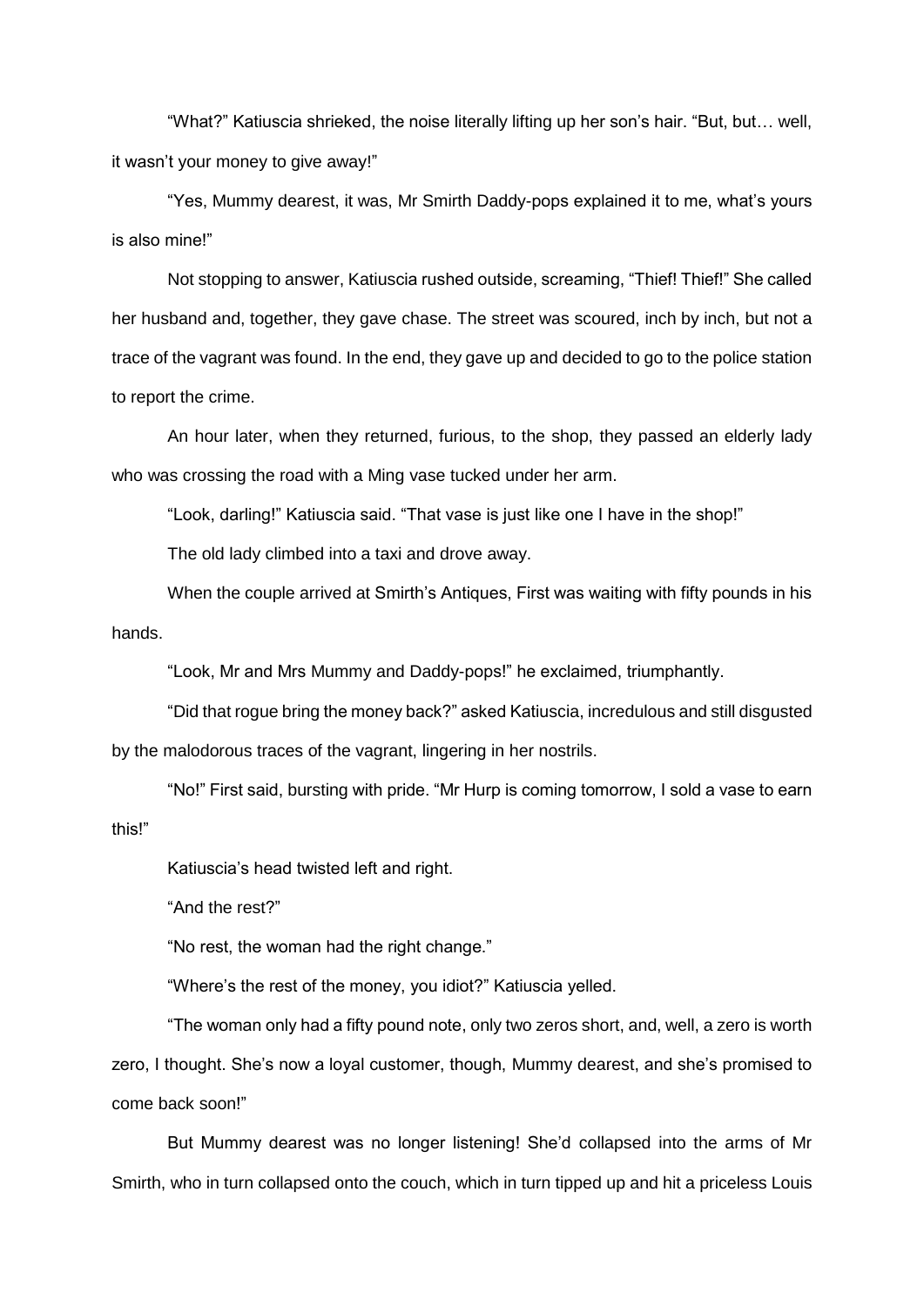XV cabinet, which in turn fell back and knocked over a blown glass Tiffany lamp, which banged into a marble caryatid, causing it to fall to the ground.

When this expensive series of "in turns" finally came to an end, the only sound to be heard was that of the statue's head rolling to a stop at First's feet.

"It's quite clear!" Mr Smirth declared when he came to. "We have been too hasty. The child knows nothing of the world! He was raised among country folk, chickens and pigs! He's a simpleton who knows no malice. We must explain the ways of the world to him. I'll take him to the office with me tomorrow and give him his first lesson.

Katiuscia, as white as a sheet and propped up on the counter, in front of her beloved cash register, was still gasping from the shock. Blood vessels popping in her eyes, she screamed, "For all our sakes, do it! Get him out of my sight and out from under my feet!"

First, who'd been distracted by a Persian rug depicting knights chasing a peacock, heard nothing of what was said. When he eventually looked up, he gave Katiuscia a besotted smile. His parents must be very tired to have dropped off to sleep like that. Very diligently, he gathered up the statue's head and, looking his mother in the eye, reassured her, "Don't worry, Mummy dearest. I'll stick it back on for you!"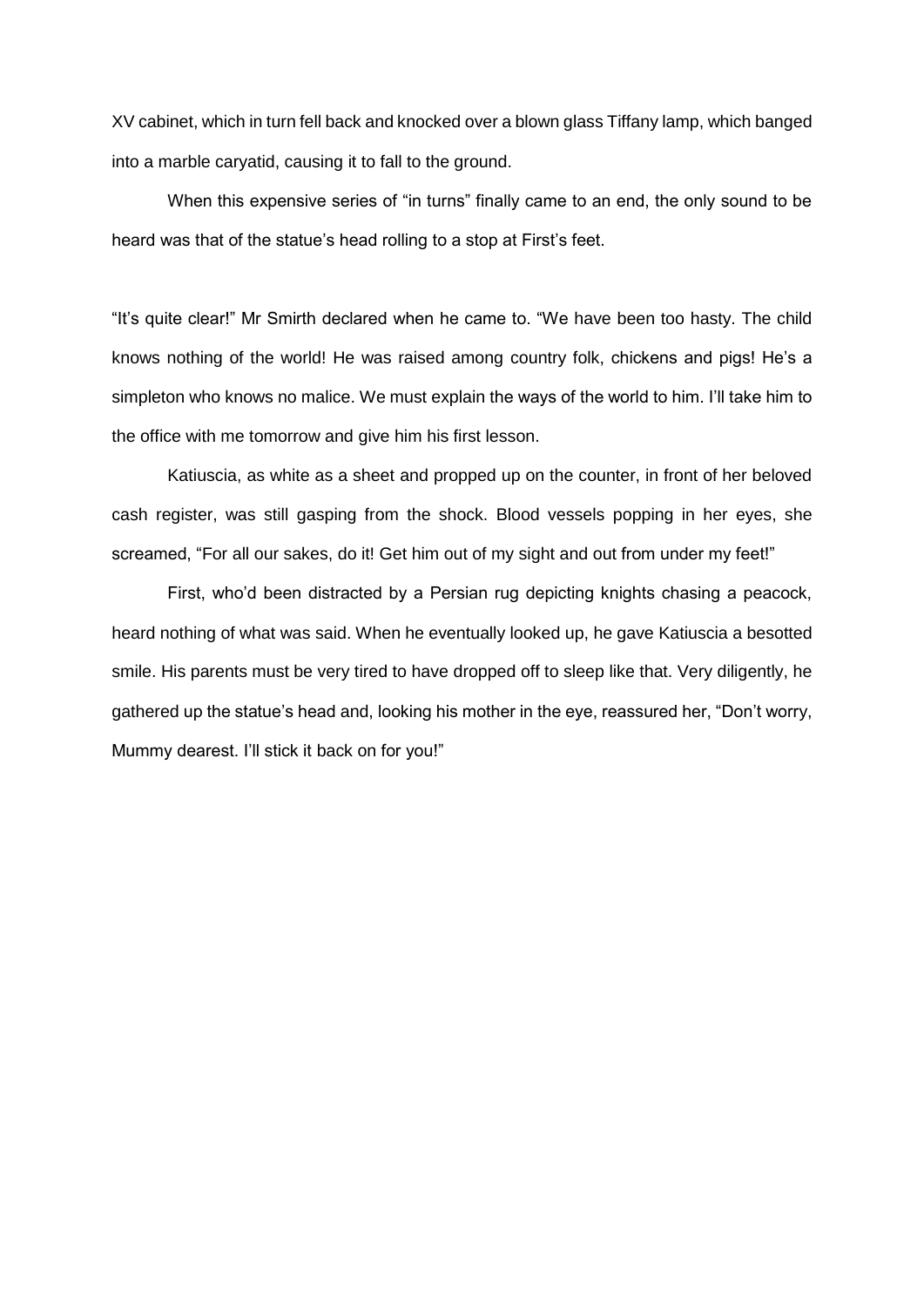**At Work with Daddy-pops**

Katiuscia had to fight tooth and nail to get the insurance company to reimburse her even just a fraction of what she'd lost, and her nerves were somewhat jangled.

"You wanted the thing… what do you call it… an heir! Well, here it is, it's all yours!"

"First, he's called First…" Mr Smirth clarified as he filled his pipe, relaxing with his feet up on a mildew-green footstool.

"Yes, him, First, or whatever the devil he's called. You wanted him, and I produced him. It's up to you, now, to look after him. He's a boy like you, so you can see to his education…" she raged, all in a lather. "But most of all, I repeat, most of all, he is not to set foot in my shop ever again, at least not before he's twenty years old and has been educated, do you hear me? Is. That. Clear?"

"Of course," Mr Smirth conceded, phlegmatically, blowing two rose-scented smoke rings of his favourite pipe tobacco into the air.

"After all," his wife insisted, "at least all those papers in your office, however valuable they may be, are not breakable!"

Needless to say, never was a more reckless comment made by a woman.

The first thing Mr Smirth did was march First straight to a tailor to have a pinstripe suit made to measure in record time, along with a black tie and white shirt, like a proper businessman.

"Like my father used to say, dear First – if you really must be a child, try not to look like one or behave like one. It's the least you can do. My childhood couldn't have been further from ridiculous things likes kites, toy soldiers and other useless pursuits. I was required to work hard at all times, and whatever my father said was fine with me. Do you understand?"

"Yes, I understand, Mr Smirth Daddy-pops."

Mr Smirth rolled his eyes. He was beginning to doubt his son's mind. He refrained from correcting him yet again and, the next day, introduced First to his agency. The window was

**5**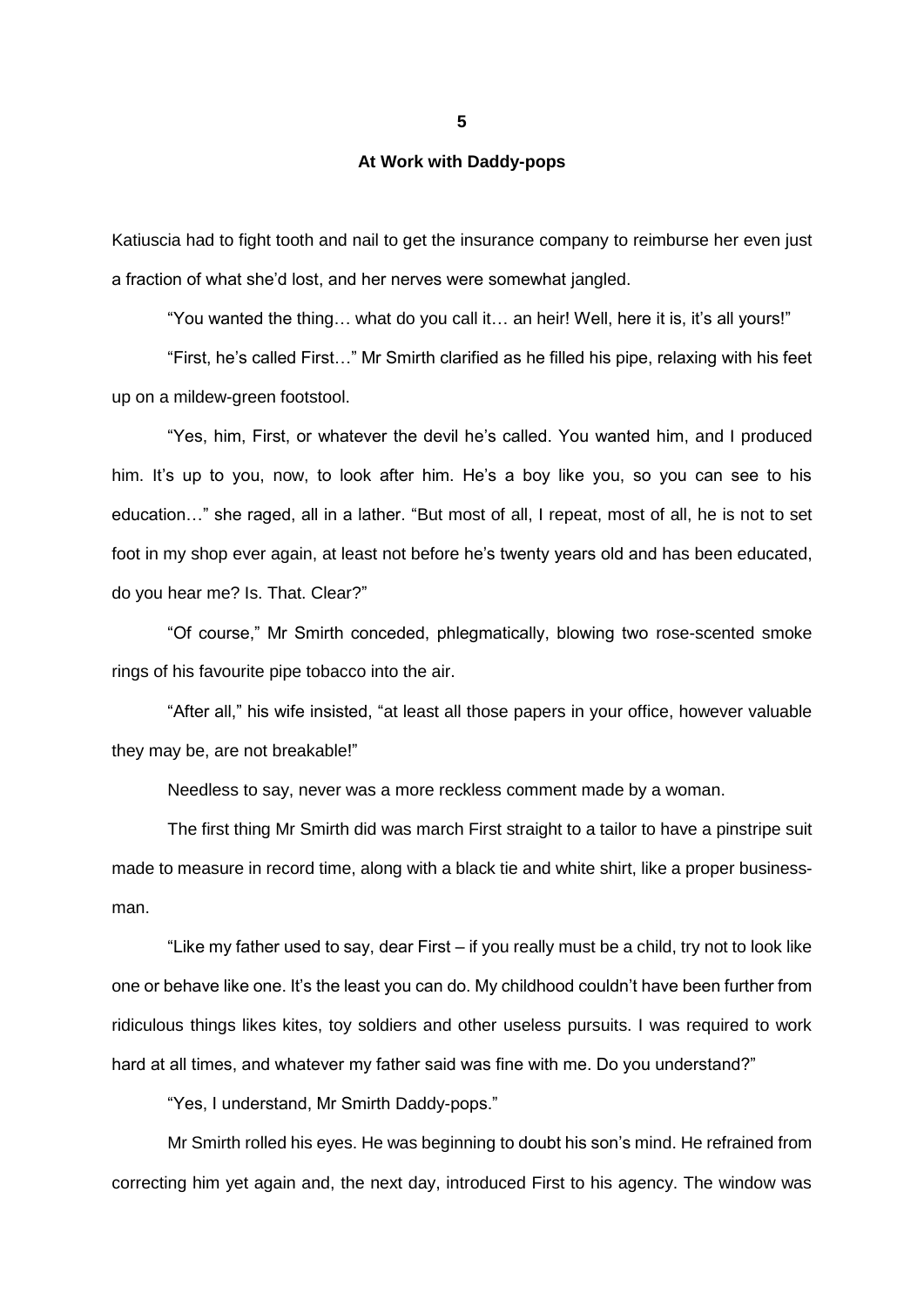brimming with announcements about houses, warehouses, land and offices for sale, as well as privately negotiated rates on stocks and share packages and all nature of investment deals. Some were marked in red pen with the words GOLDEN OPPORTUNITY, which in Mr Firth's mind meant simply ALMIGHTY RIP-OFF.

The interior of the shop presented a classic  $19<sup>th</sup>$ -century England feel. Bundles of files lay piled up on a large oak desk, behind which hung an oil painting of mediocre quality, depicting two hunting dogs chasing pheasants and whose sole purpose was to hide an old and solid Rottermeier safe.

On the right, obscured to a degree by a sea-green lampshade, was a photo of Katiuscia. The image had been somewhat distorted by the wide-angle lens on Mr Smirth's old Kodak, making her look fatter and terribly like a hamster. On the left was a photo of Mr Smirth as a young boy, dressed in a pinstripe suit and standing beside his father, to whom Gregor, many years later, now bore a strong resemblance.

Around them were more announcements, solid wood bookshelves laden with box files and a dusty computer sitting on a table which also bore an enormous, three-dimensional scale model of an urban development project that looked very like a shopping mall with some gardens, car parks and houses scattered around it.

"We are here today, First, to sign the biggest deal of the year, a deal put together and negotiated by yours truly!" Mr Smirth announced, his chest puffing up as he pointed to the scale model. "If we pull it off, boy, we will be even richer!"

First stared at him in wonder, eyes wide.

Encouraged by the interest his son seemed to be showing, Mr Smirth embarked on a series of fulsome explanations.

"We are selling the land and the plans. The land is worth nothing and what's more, no shopping mall could ever be built there," he said, smugly. "But the customer has money to invest, he wants to do it quickly, and he knows this is an opportunity not to be missed. Unluckily for him, he wasn't quick-witted enough to have any surveys done so is completely unaware that the land is like Swiss cheese, riddled with holes, water-logged and thick with clay soil.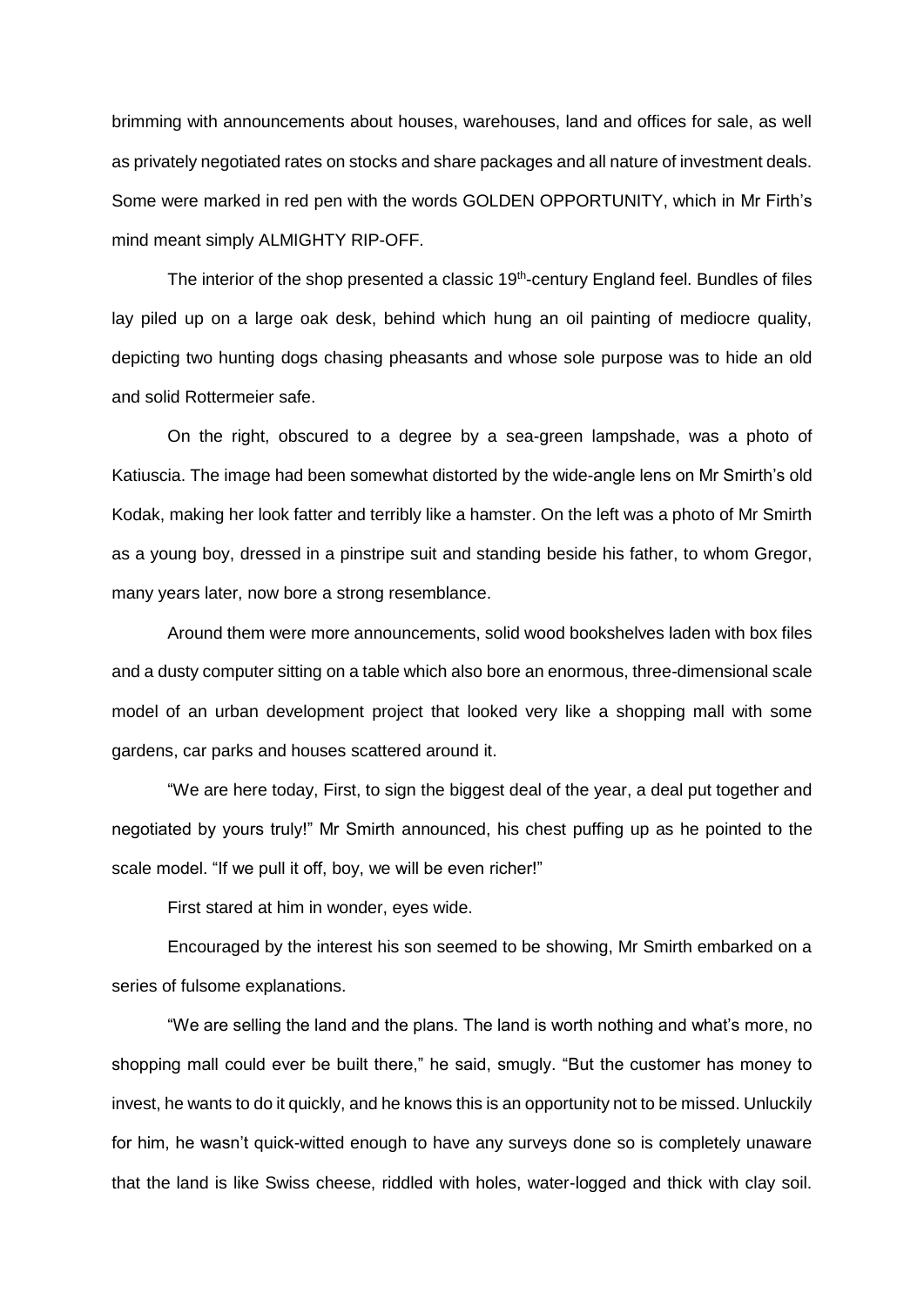Building on it would cost the earth as the foundations would have to exorbitantly deep. But I am selling the land and the plans, and only after that, a long, long time after, I will be deeply sorry that I knew nothing about the geological state of the ground. Do you understand?"

First understood well; he felt his head spinning, and said, "But won't the gentleman who buys the land be sad when he finds out that he can't build anything? Wouldn't it be better to tell him straight away?"

Mr Smirth, who hadn't been expecting such an objection, gave an embarrassed cough and continued in a more sombre, pensive tone, placing his hands on his son's shoulders and looking him straight in the eye. "Yes, yes, my dearest First, you are quite right, but you also quite wrong! Your reasoning would be absolutely spot on, if only things in the business world, the one in which we live, weren't entirely different. *Mors tua vita mea*!" he pronounced, not realizing that an eight-year-old child couldn't possibly understand Latin. "If I was able, of course I would tell Mr Johnson that the land he is about to buy is no good, not even for growing radishes. But I can't, my world is a business one! Who am I to stand in the way of the dreams of a shamelessly rich man, to stop him from throwing a little of his money away on a lousy deal?"

First's face fell; he understood his father was acting in good faith and was sad to see him dragged into such an unfortunate affair.

"Let's go, you can watch how I handle these clients. One day it will be you in my place, when all this is yours and you are a fully-fledged member of the business world!"

"I want to be a farmer or a beekeeper!" First exclaimed, remembering how happy he'd been on Enrichetta Stevenson's farm and at the tiny village school.

"Ha, ha! What a lark you are, my boy! A farmer!" Mr Smirth echoed, laughing heartily. "For what it's worth, as a boy I wanted to be a painter! Imagine that! You will do what you were born to do, dear First. Right?"

"Right, Mr Smirth Daddy-pops! What I was born to do! Absolutely!" First chanted, happy to have such an understanding father. A smile lit up his face, from cheek to cheek, just as the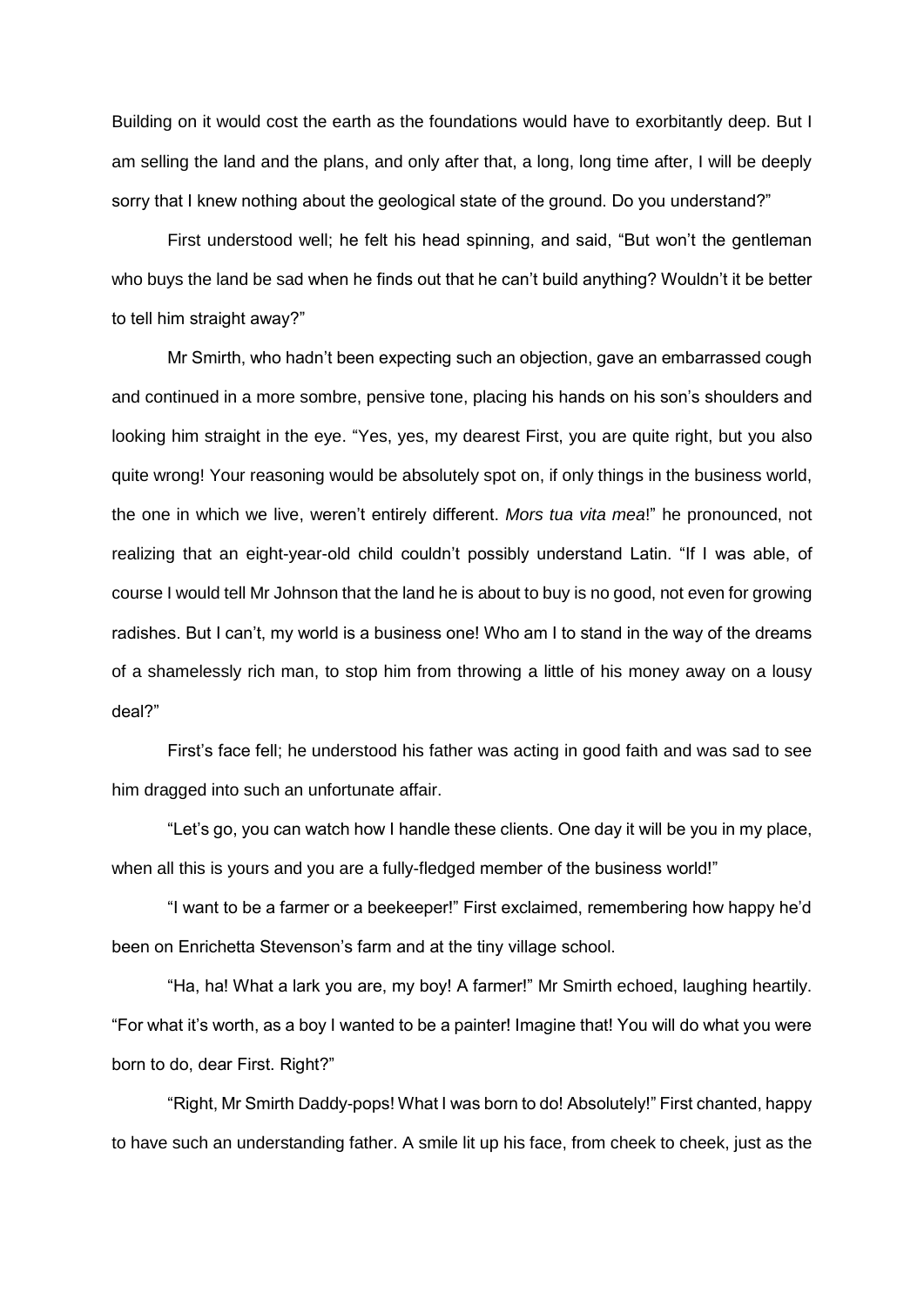shop door tinkled, signalling the arrival of Mr Johnson, accompanied by his lawyer and secretary.

Mr Smirth rushed over to shake their hands and invited them to sit down.

They took their seats around the desk. The lawyer was small and fat, the secretary skinny but with a gigantic head and two sticking out ears, so wide they would put even Prince Charles' in the shade. Mr Johnson was very old, his hair was long and white, and he looked at everything with two inquisitive blue eyes which had an almost child-like quality about them. When he saw First, a friendly smile spread across his face.

"And who might you be?" he asked, leaning over to the boy.

"My son First," Mr Smirth swiftly intervened. "Allow me to introduce my son, here with me today to learn about the business."

Mr Johnson looked at the child, completely taken aback. They shook hands. But First, forgetting how things are done in the city, lunged forward and embraced the businessman in all earnestness. Amused, the latter returned the hug and, laughing wholeheartedly, said, "Well, this is a warm welcome!"

Mr Smirth grabbed First by the collar and, apologizing profusely, pulled him away.

"What an affectionate child!" Mr Johnson remarked. "I wasn't aware you had a son, Mr Smirth," he continued, seemingly stopping to ponder something. "How old is he?"

Mr Smirth had to think for a second; he couldn't remember how long ago they'd produced him, so turned to First and hastily bid him reply, "Come now, there's a good boy. Tell Mr Johnson how old you are!"

"Eight! I'll be nine soon!" First gushed.

"Oh, now that is priceless. I've never heard anything sillier, learning the ropes at eight years of age!"

The lawyer and secretary hurried to concur with an obsequious laugh. The millionaire glared at them with the weary expression of someone tired of being pandered to.

"It's never too early to learn, don't you think, Mr Johnson?" asked Mr Smirth, removing the picture from the wall. He started to fiddle with the safe.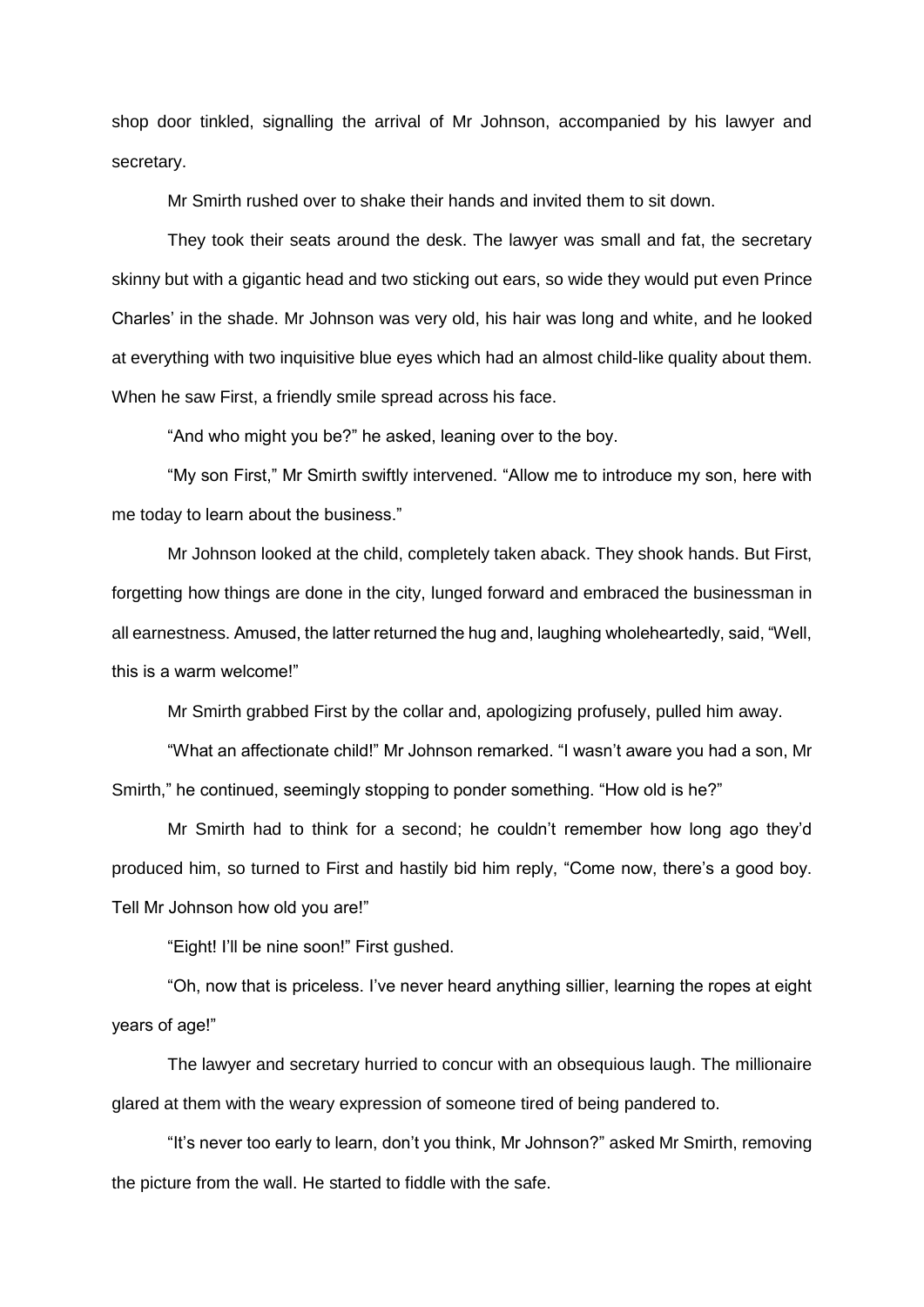"Quite the opposite!" Mr Johnson fired back. "It is never too late, you mean! Children should be allowed to play, have fun, fly kites! Run after spinning tops! Go to school. I did all that until I was thirty!" he sighed, a dreamy look in his eyes. "Then my father died, and I had to take over his business affairs."

Mr Smirth smiled, muttering, "Of course, of course…" He laid out the contract on the desk, ready to sign. The secretary opened the briefcase and pulled out a cheque book. The lawyer peered over the document, nudging a pair of glasses up his nose.

"Aren't you going to offer us anything, Mr Smirth?" Mr Johnson asked, winking at First.

"Oh yes, of course, I do apologize, a deal of this calibre requires a toast! I have an excellent vintage sherry that is just right for the occasion!"

"Children can't drink sherry and on such a hot day, even I would prefer an ice cream," the man said, enjoying himself and winking again at First, who smiled back.

The lawyer and secretary immediately seconded the idea of an ice cream and Mr Johnson looked up to the ceiling, rolling his eyes in resignation.

"I'm sorry," Mr Smirth mumbled, somewhat disoriented. "Obviously I don't have any ice cream here, but I could make a quick visit to the ice cream shop on the corner while you read and *sign* the contract."

In truth, the ice cream shop was two blocks away but Mr Smirth was willing to go to any length to get them to sign the contract.

"Excellent! I'll have strawberry and chocolate!" Mr Johnson said. Orders started to fly but Mr Smirth had no difficulty remembering them as the secretary and lawyer declared that strawberry and chocolate were also their favourites, and First chose pistachio and hazelnut. Mr Smirth hurried to fetch the ice creams, the lawyer read the contract, the secretary re-read it, the cheque was signed and placed on the table.

Mr Johnson took the top off his fountain pen and was about to put the tip to the paper when he stopped, hesitating briefly before signing. He looked at the lawyer, who nodded solemnly; he looked at his secretary, who did the same, more humbly. Finally, and for what reason you might ask, he looked at First, whose head gave an almost imperceptible shake.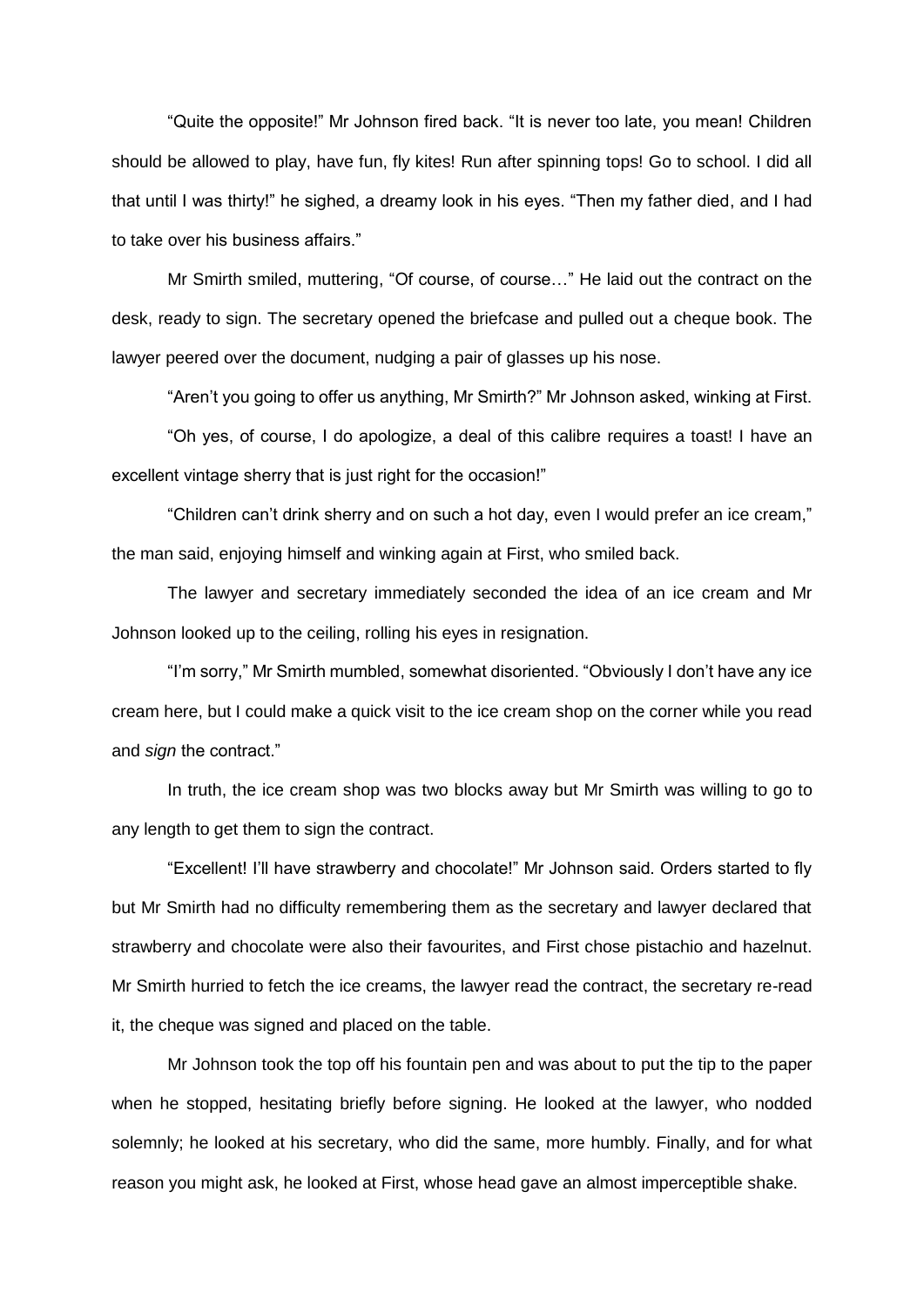Intrigued and somewhat taken aback, Mr Johnson asked, "Why not?"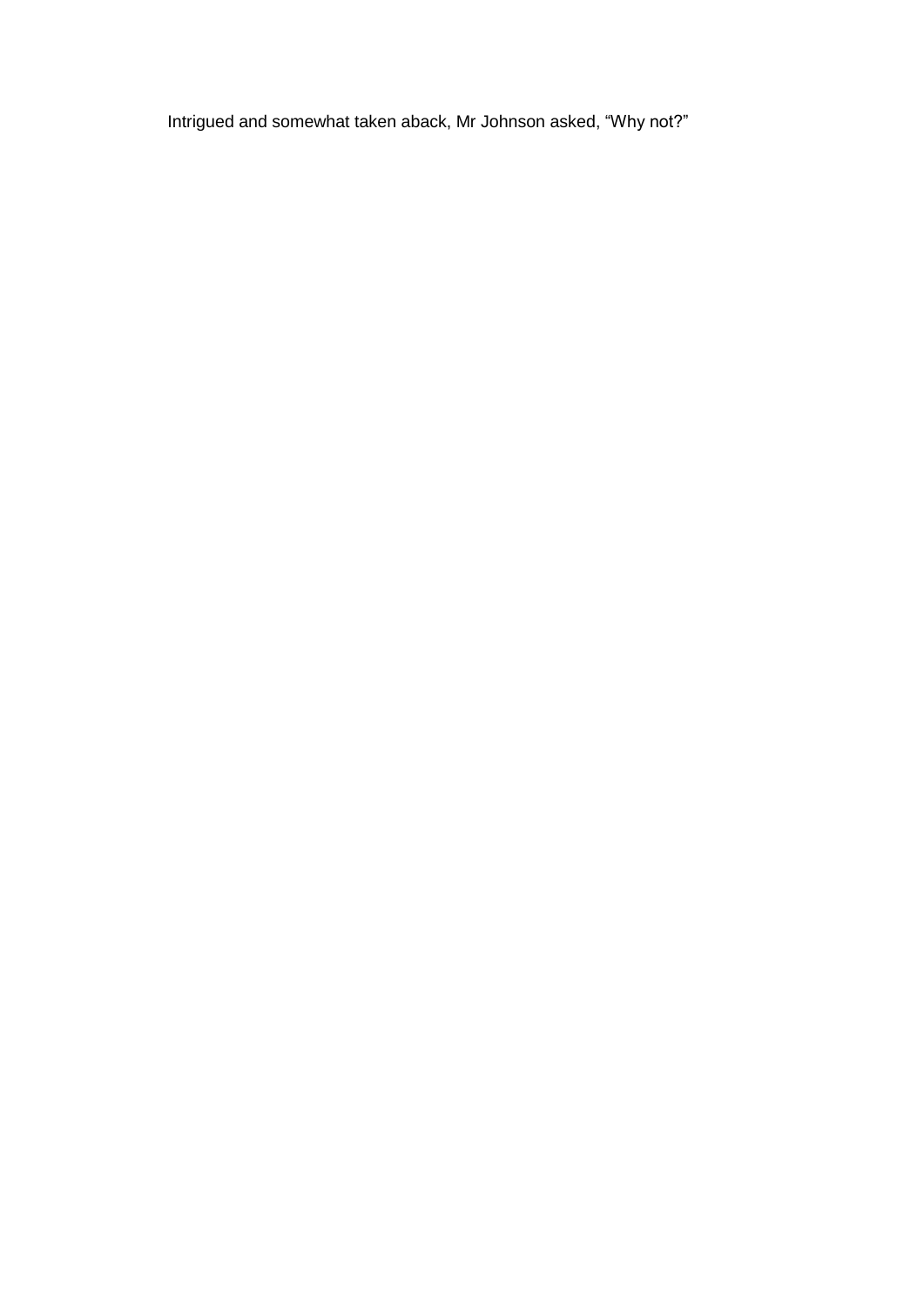**An Ice Cream with Mr Johnson**

Mr Smirth returned shortly after, carrying the ice cream sundaes on a cardboard tray, just in time to see Mr Johnson stand up and prepare to leave the shop with his entourage.

"Here I am! Here I am!" he panted. "You have my word, this is the best ice cream in England!"

Mr Johnson returned to his seat, calmly picked up a sundae and passed one to First, who started wolfing it down. Bewildered, his two deputies took their ice creams, too, and began to eat them.

"I see you haven't signed yet," Mr Smirth noticed, a tad confused. A strange sense of foreboding was making him feel hot and sweaty.

He sensed something odd in the air. Mr Johnson was smiling as he ate his ice cream, eyes on Smirth. He ran a hand through First's hair, gave him a gentle caress, then pulled the cheque out of his pocket. He showed it to Mr Smirth, but instead of handing it to him, he ripped it in half, wiped his mouth with it, rolled it into a ball and threw it in the bin.

"Wh… what?" Mr Smirth screeched.

Mr Johnson pushed the contract over to his secretary and the lawyer. They each took half and ripped their respective bits into two, wiped their mouths with the pages then threw them away.

"Really! What is the meaning of this?" an incredulous Mr Smirth demanded.

"It means two things, Smirth," Mr Johnson commenced, close to laughing and enjoying the last few spoonfuls of ice cream. "Well, three actually. The first is that your son First is probably the only honest person left in the whole of England and the only person able to tell me the truth which, I am led to believe, was impossible for you because it's 'just the way things are in the business world'. The second is that the only reason I am not going to phone the police is because I feel sorry for you."

**6**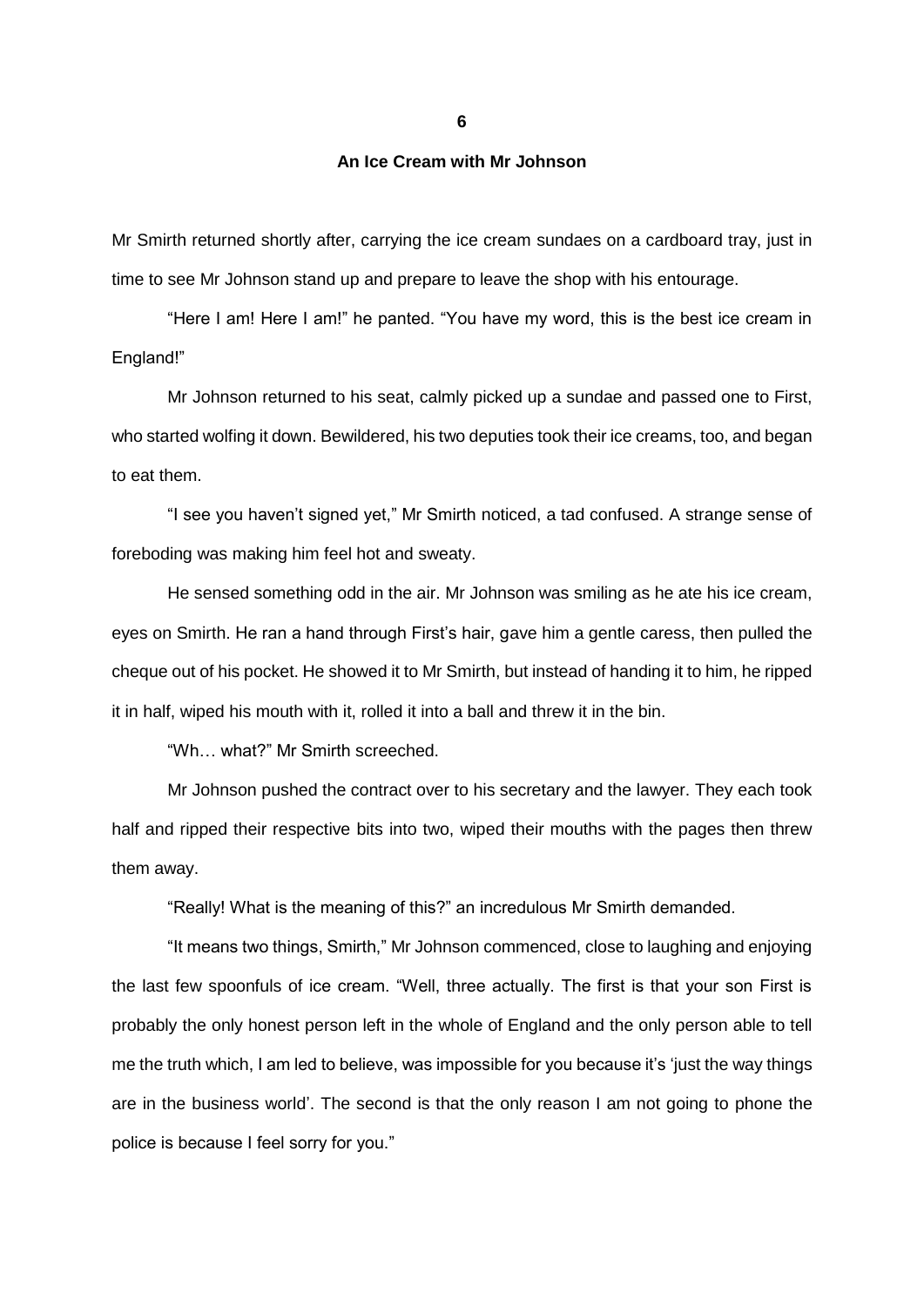When he reached the end of his sentence, under Mr Smirth's dumbfounded gaze and First's contented smile, he headed over to the door, lackeys on his tail.

Mr Smirth gathered himself together and, insanely, as if it were of vital importance, demanded to know, "And what's the third thing? You said three things!"

Mr Johnson stopped in the doorway, turned around and, very solemnly, added, "You were right about one thing!"

"What?"

"That was the best ice cream I have ever tasted!" He dipped his head kindly towards First, adding, "I owe you one, child. I will be in touch soon!"

When the door closed, Mr Smirth turned to First, bulging with rage, face crimson and screaming at the top of his voice, "You are the blight of my life! But I will teach you how to behave in this world!" He set upon the boy, who took flight with feline agility, sensing imminent danger. Mr Smirth gave chase and backed him into a corner. Realizing he was trapped, First used the bookcase like a ladder and climbed up to the top shelf, although not quite quick enough. His father managed to catch his foot and pulled on it to yank the boy down. It was a terrible idea – First clung to the bookcase, which keeled over on top of Mr Smirth while First flew over his head and landed, unhurt, on the leather armchair behind him.

An eerie silence followed.

First jumped down from the armchair and shouted, "Mr Smirth Daddy-pops!?"

"Ugh, agh, ugh…" was all that could be heard from under the mountain of box files, folders and papers.

"Don't worry, Daddy-pops, I'll run for help!"

When the ambulance arrived, Katiuscia shut both shops and climbed in, forgetting all about First. On her return from the hospital, she found him waiting on the step outside her shop, back against the shocking pink shutter.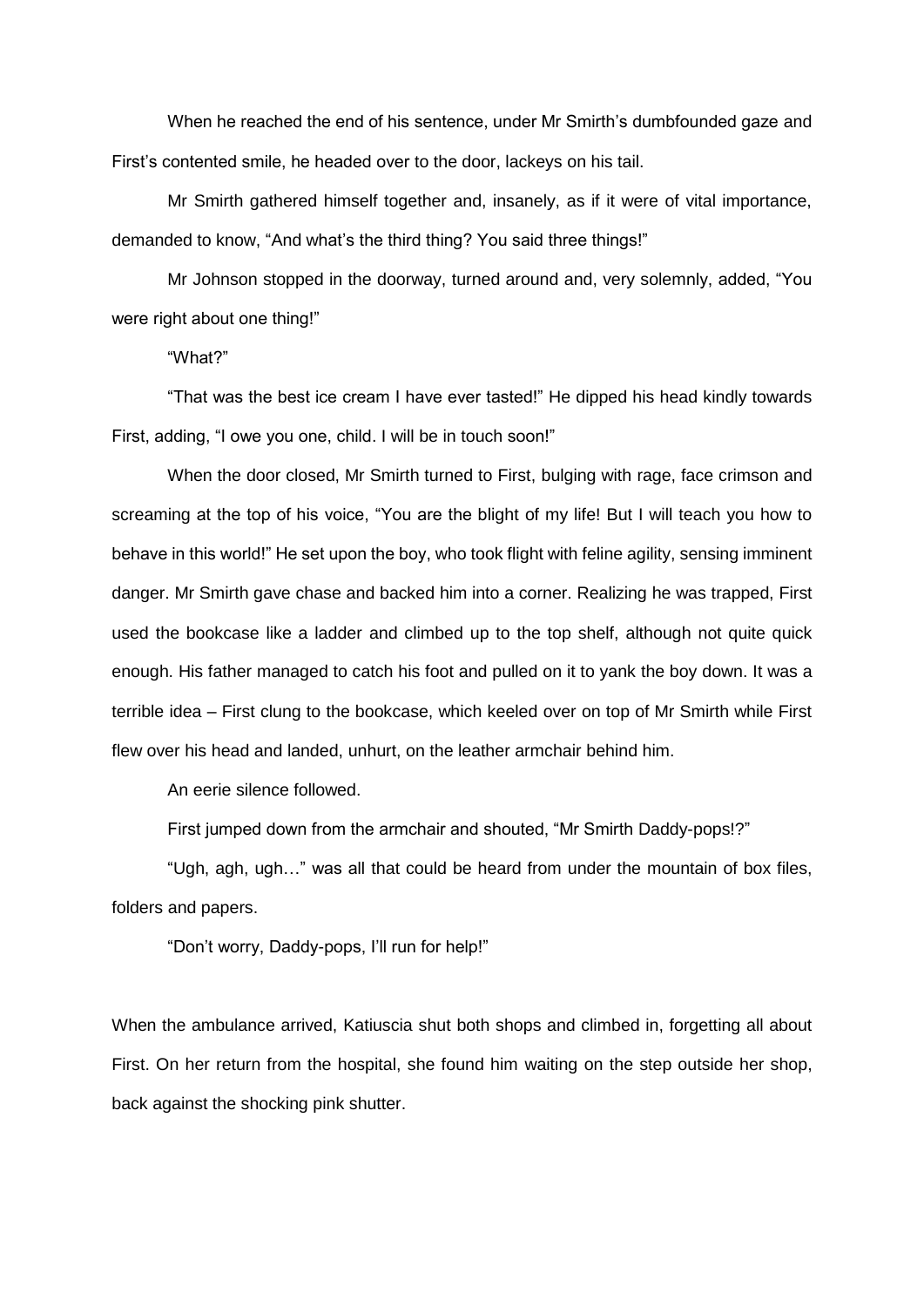"Oh, there you are!" she said when she spotted him, before furiously listing the various injuries his father had sustained – twenty days in hospital, head bandaged due to concussion, and a break in the leg at the femur bone, which would have to be immobilized for two months.

First was so sorry that he started to cry but she still refused to say a single word to him for the rest of the evening.

As if this weren't bad enough, two weeks later a letter arrived from the bank, announcing that Mr Johnson had set up a trust fund for one hundred thousand pounds, in First's name and untouchable, by anyone, until he turned eighteen. There was also a signed note, which said, *Thank you, this is to help make your dreams come true!*

"At the end of the day, it's more than you would have earned in commission," Katiuscia pointed out, perched on her husband's hospital bed.

"That's not the point!" Mr Smirth answered, aching all over. "It's a matter of principle! Honesty does not make money. And it's his, not mine, untouchable until he turns eighteen!" he blubbered. "I have to find a way of straightening out that boy!" he concluded, menacingly, scratching inside the plaster on his right leg with a long ivory hand.

"Of course, my poor darling. We can neither give the Thing back or ask for a replacement, so we have no choice but to straighten it out!" Katiuscia concluded, planting a kiss on her husband's forehead. "And, cheer up," she added. "When he turns eighteen, that money will be ours, too." Her lips pulled back in an evil smile, like a curtain parting, to reveal her enormous incisors.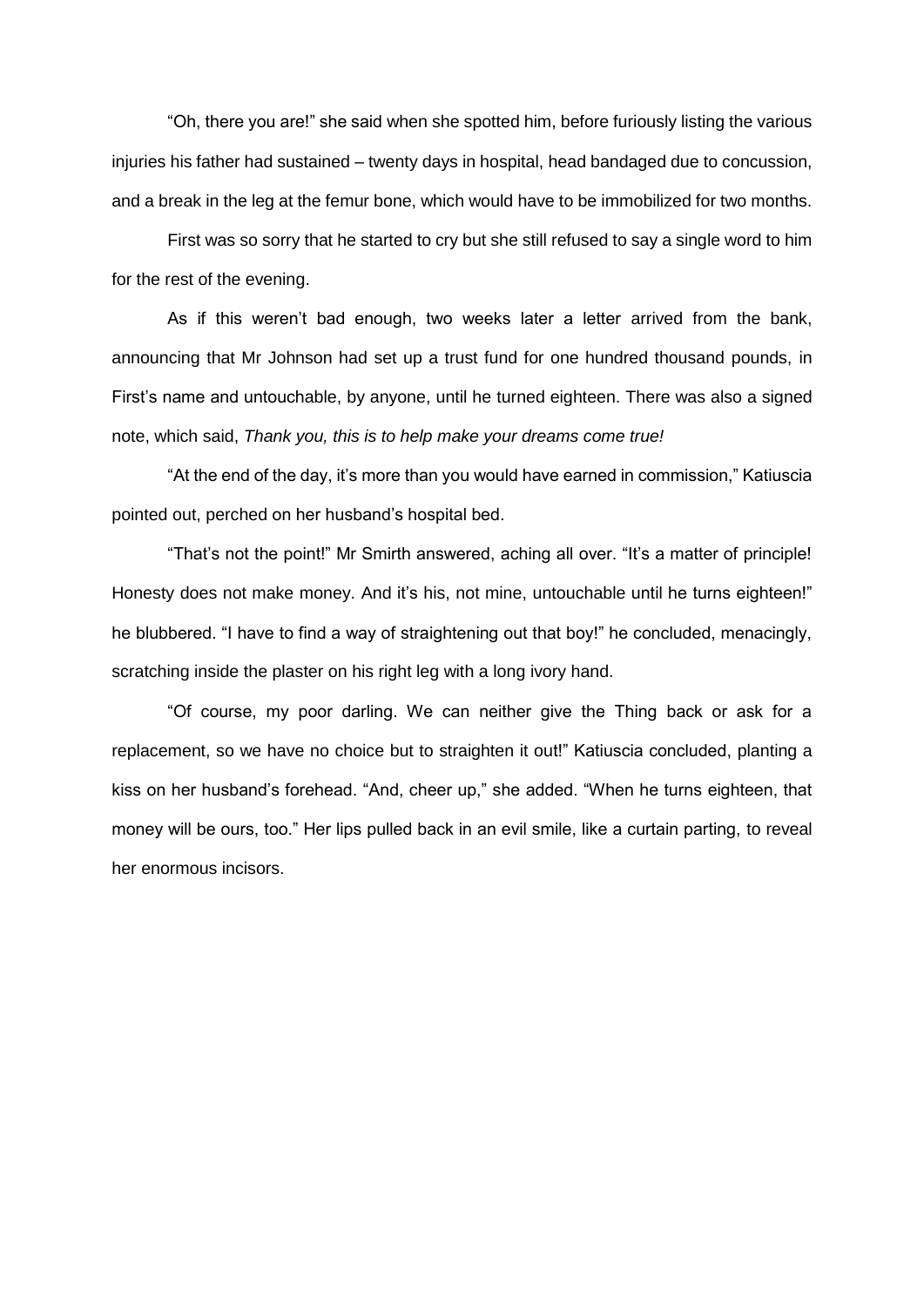## *Chapters 7–10*

*A birthday party for First turns into riotous series of mishaps involving the neighbours and a group of vagrants, who First invites into the house in lieu of any real friends. Mr Hurp returns with his "associates", who run rings around First and steal most of the family's silverware and possessions!*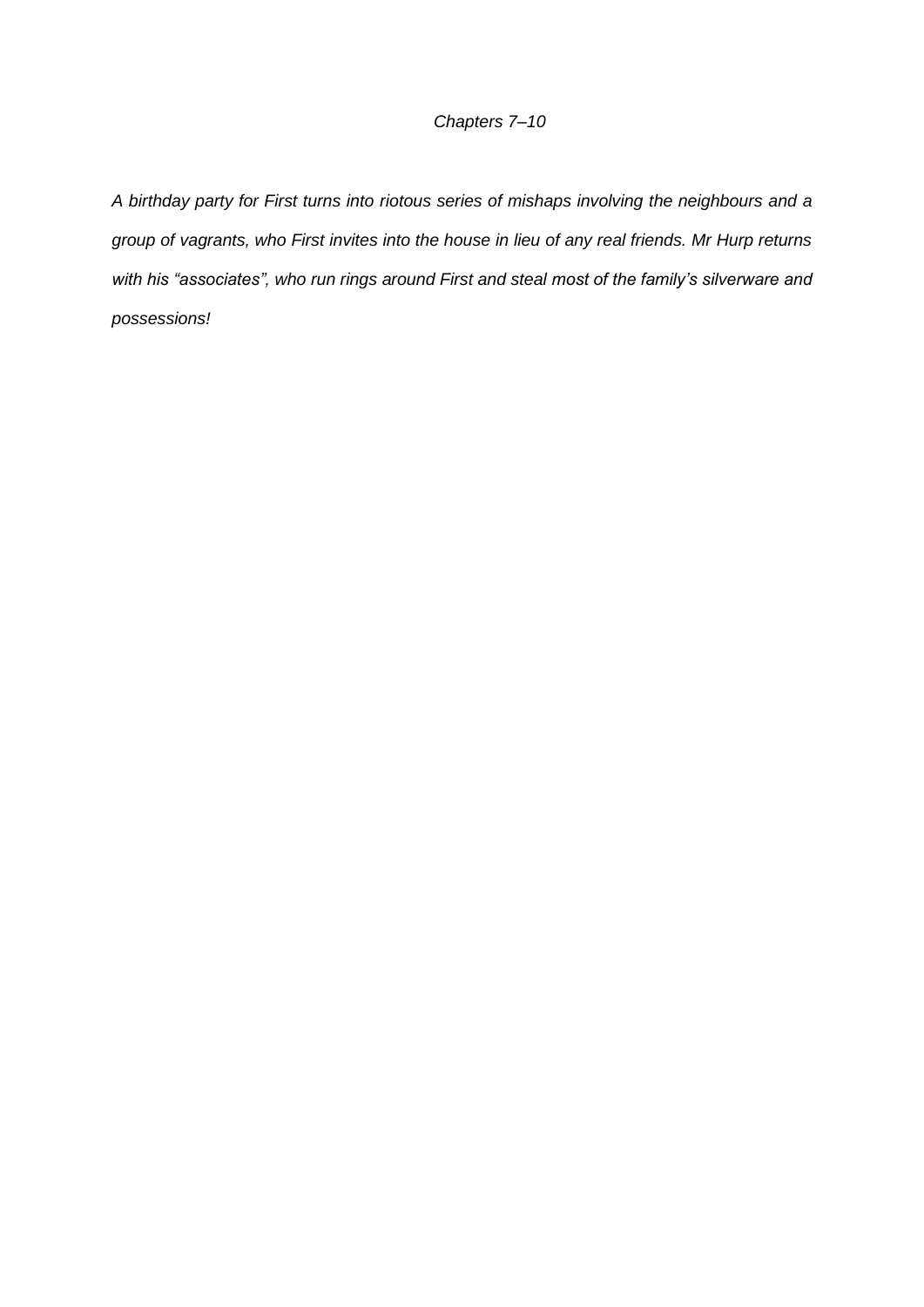#### **Desperate Measures**

For the next three days, Gregor and Katiuscia could think of nothing else. They had shut their shops on account of the serious calamity they had suffered and barricaded themselves inside the house, ringing the police three or four times every hour to know if there had been any news of the robbers or the stolen goods.

"My collection of ancient clocks!" Mr Smirth groaned, bursting out sobbing.

"My Tiffany lampshade!" Katiuscia chimed in, following it with a loud "Waah!" as she, too, burst into tears.

And so it continued, Gregor and Katiuscia taking it in turns to *Waah* as they ran through the list of things they'd lost, in much the same way they'd once loved reciting all their possessions over lunch.

"The insurance will pay!" they consoled themselves regularly, exchanging a diabolical look. "Oh yes, how it will pay!"

If all this had happened just a few months earlier, Katiuscia would have yelled at her husband that it was all his fault, he and his brat, and that it had been his stupid idea to have the thing in the first place… but none of that occurred to her now. Her husband would also have accused her of coming from a family of lily-livered benefactors or whatever else, but for some inexplicable reason, even he didn't dare to speak.

As if that weren't bad enough, they hadn't smacked or punished First, and had forgotten to scold him the way they had over the cat incident. To tell the truth, they hadn't even explained to him what had happened, so shattered were they by the whole catastrophic series of events.

So, why hadn't they scolded him? Were they really so incredibly debilitated and demoralized? That is one possibility, although the truth was actually much worse and a far more terrifying prospect than any burglar. The fact is, for some time, there had been something in the thing… in First… that had caused them to experience a rather unusual sensation. When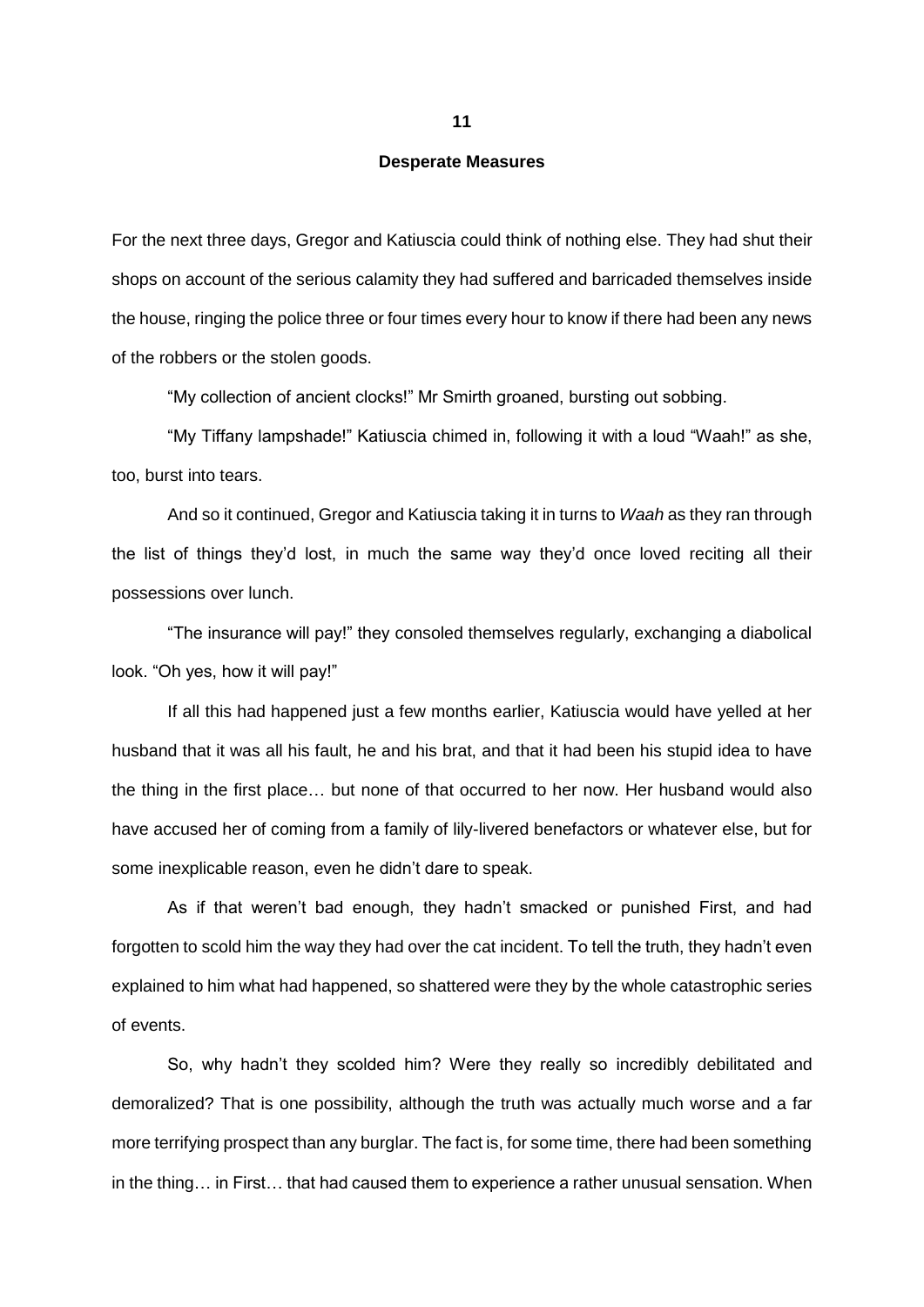the boy looked at them so radiantly, his big, bright eyes full of trust and gratitude, a feeling of unease, quite similar to an emotion, jingled on the outer edges of their souls.

How insufferable! Were they going soft in the head?

This unease was accompanied by feelings of guilt over their failures as parents, which they'd only just begun to comprehend. They had discussed it at length for three whole days and nights, and had come to a conclusion.

Two weeks later, after yet another phone call had been made to the police, Mr Smirth hung up the receiver and said, "Come to think of it, we have never spent much time, not that we have any to spare, on the boy's education. Perhaps this is why First is so ingenuously generous."

"And why don't you add so sickeningly sweet it would make a saint vomit!" Katiuscia barked, hanging on her husband's every word.

"But I know whose fault it is!" Mr Smirth said, deflated.

"Whose?" his wife snapped, hackles up, fearing an accusation was coming.

"That farmer woman, Enrichetta Stevenson, who corrupted him from an early age!"

"In effect," Katiuscia admitted, mulling it over, "First has grown up as dim-witted and generous as her. Perhaps we were wrong to send him to that woman in the country – worse still, to let him stay there so long."

"Yes, how could we have known it was such a delicate age for the boy? He understood nothing, couldn't even speak. And wasn't yet reading or writing! He was there for only eight years, what are eight years? But yes, perhaps we underestimated the importance of his education, and now we are paying for it."

"We should sue her!" Katiuscia hissed. "Her and that country school!"

"Bah! One thing's for certain, we must act as quickly as possible. The way he's going, if we don't, he'll destroy everything we own, our life and everything we've worked hard to build up over the years. We have proof that he is capable. He's no heir, he's the Scourge of God!" Mr Smirth concluded.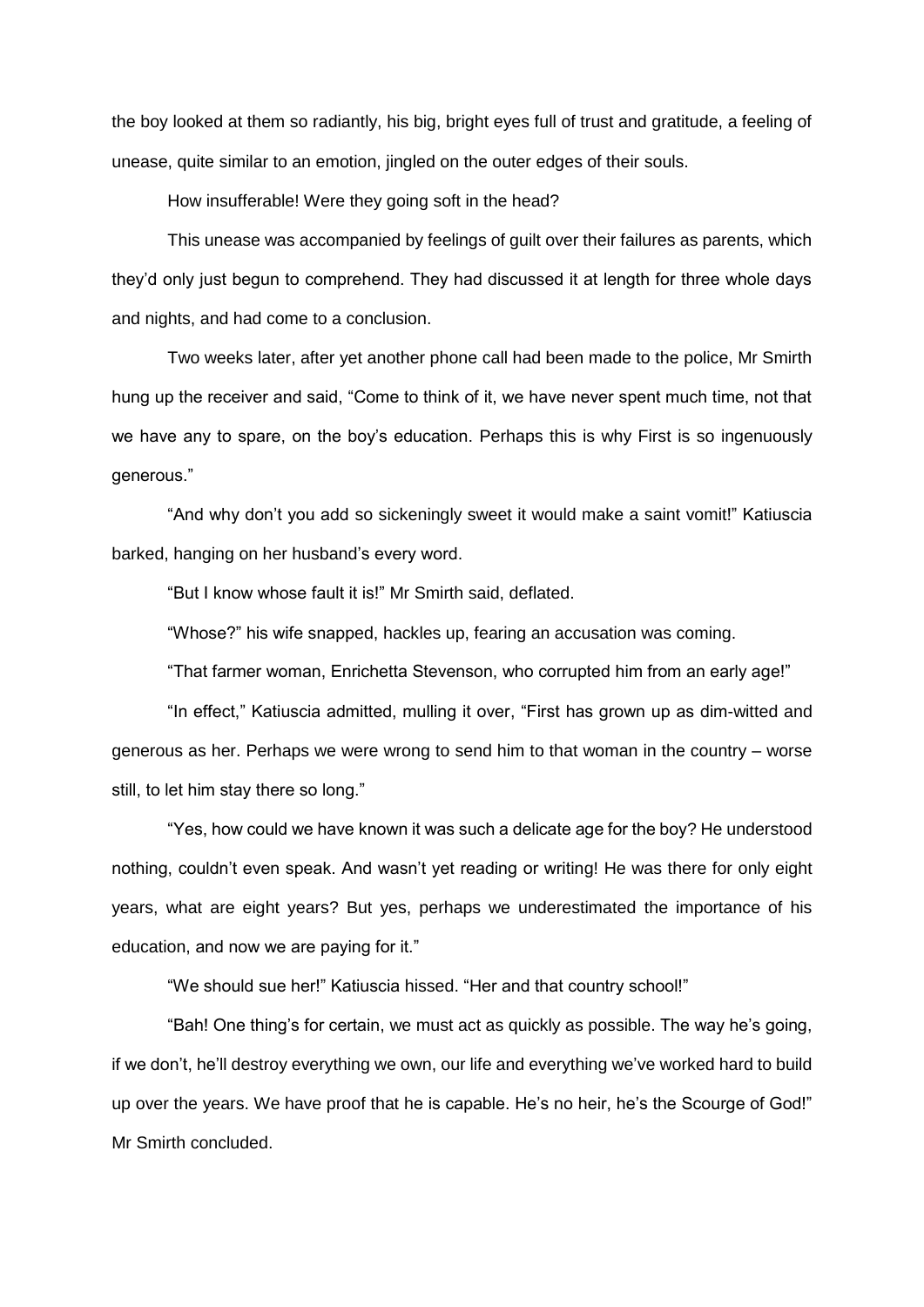Katiuscia's mind flashed back to the few clothes she'd managed to recover and sent to the drycleaner's three times without managing to remove the smell of the "lady" who'd tried them on in her house. She sighed.

"There's no getting away from it!" Mr Smirth acknowledged, dramatically. "We must change him! And until then, until he has changed, we cannot keep him with us. He must be treated and transformed, re-programmed in other words!"

Katiuscia looked at him, slightly scared and struggling to understand. "Of course, change him. You're right, but how? If we haven't managed so far, what makes you think we'll have any more success in the future?!"

"That's easy," Mr Smirth mumbled, a note of hesitation in his voice. "We will enlist the help of specialists!"

### *Remainder of Chapter 11*

*The Smirths arrange for First to attend "All Mine Academy".*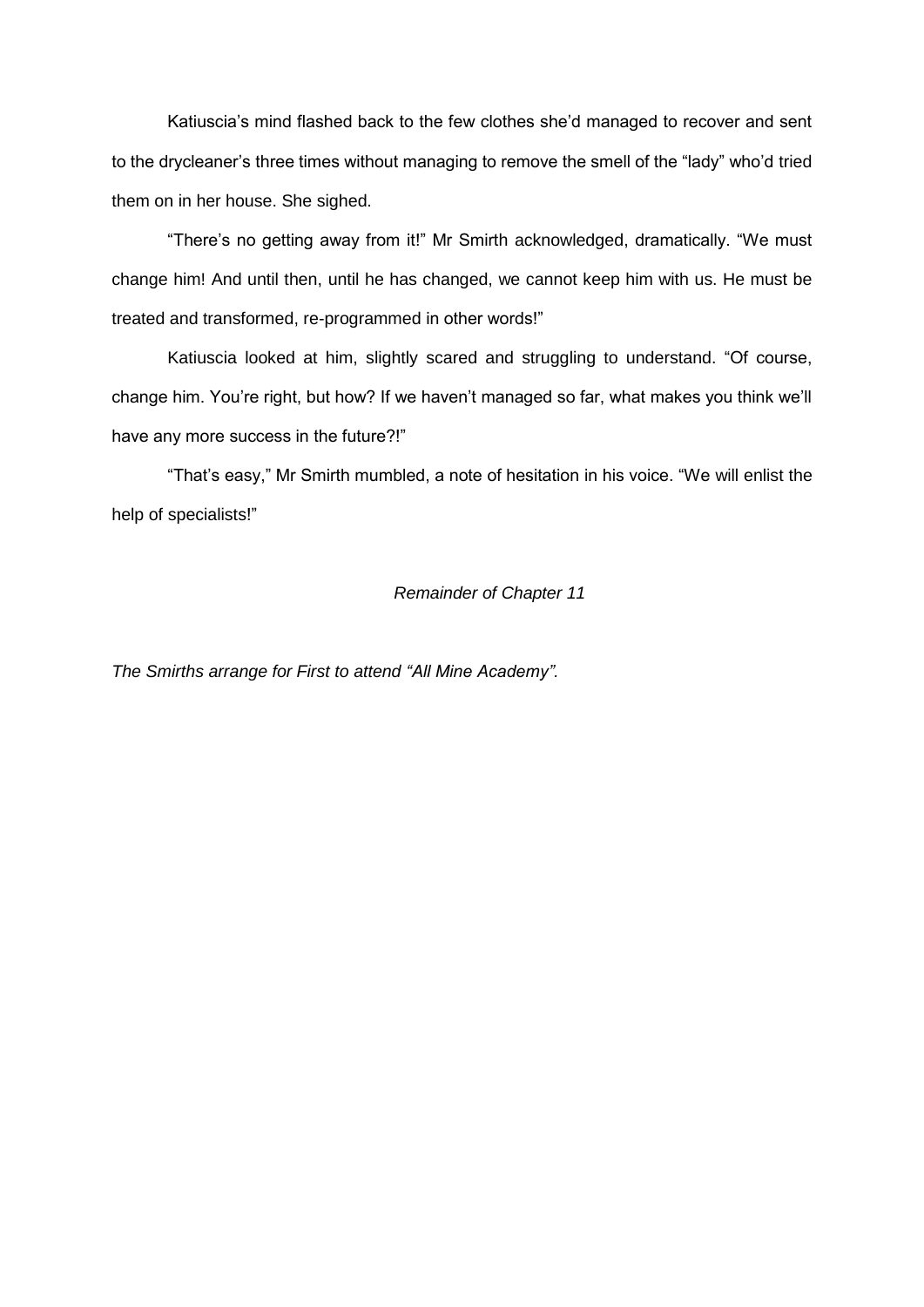### **A Warm Welcome**

One afternoon in late September, the little pink van with the words *Smirth's Antiques* written on shocking pink bodywork made its way down a mountain. Sitting inside at the wheel, paying close attention to the road, Katiuscia couldn't stop tearing up and sneezing. The cause of her confused state of mind and strange hiccups and sneezes was, she believed, the large trees populating the school grounds. She would never admit to herself that what she was experiencing was something vaguely similar to an emotion.

Mr Smirth was bent over by her side, stern-faced and lost in thought.

They had paid for one term in advance and deposited First there with his enormous suitcase, sidestepping any kind of farewell or embrace, and avoiding kisses or compliments, given that, as they had explained to the child with an enormous sigh of relief, such displays were strictly forbidden there, and quite rightly so.

"We'll see you in June, son! The school rules don't allow Christmas or visits home," Mr Smirth had explained, still trembling at the sight of his old headmaster, now an octogenarian. They practically sprinted to the car, leapt in and sped away.

Mr Smirth struggled to admit it, but a disturbing sense of anxiety had gripped him when he'd seen the place. It had changed very little since his own childhood. It had taken him so long to forget the large, gloomy building, and now he'd gone and left First there, his son, flesh of his own flesh.

The headmaster, as thin and lanky as ever, had run his leaden eyes over Gregor, his vulture-like expression seeming to say, as he had done back in the day, "What an idle boy, good for nothing, that's what you are!" For a second, Mr Smirth had almost been tempted to take his son back, to take back the still pure and uncontaminated soul, and flee. But he hadn't, he had to safeguard his fortune. And his marriage.

**12**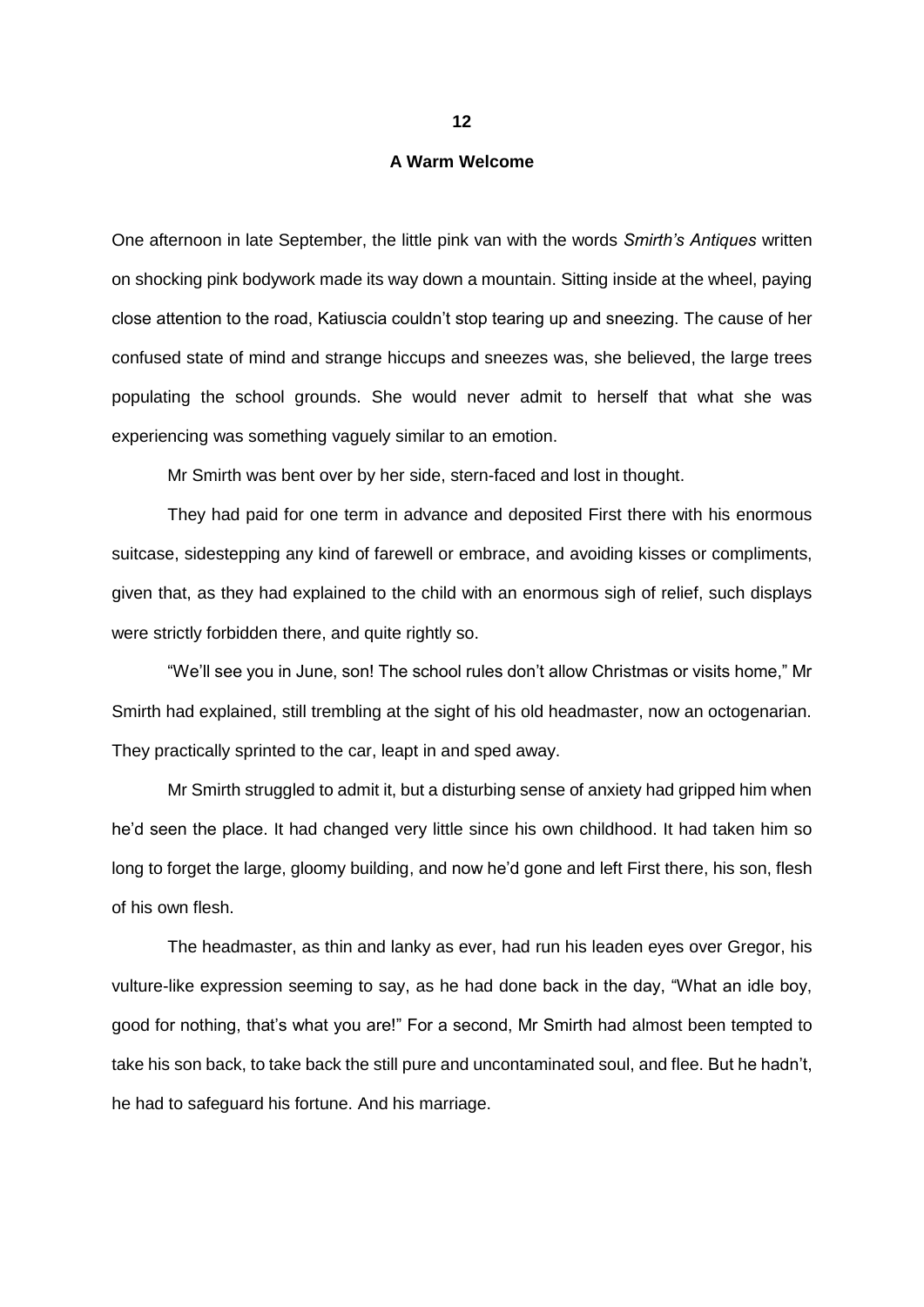On the way back, Mr Smirth glanced at Katiuscia, blubbering beside him. He mopped his sweaty brow with a handkerchief and struggled to strike a resolute tone. "That's that, then! What's done is done! Right?"

But Katiuscia wasn't listening; she didn't reply.

"Right?" Mr Smirth asked, raising his voice to rouse her.

"Eh? What?" the woman asked, annoyed.

"What's done is done! Right, my darling?"

This time, instead of replying "Right!" as she would normally have done, Katiuscia said, "I hope so, I truly hope so, my dearest" and threw the car into fourth gear.

In complete silence, the car stole across the ridge of the mountain, like a tiny bar of pink soap, sliding through the dazzling green spruces which sparkled like Christmas trees, kissed by the sun.

Back at the school, First was struggling to work out what had happened to him, and why, if children from London all went to primary schools in London, he had been taken out to the suburbs, across fields, to the middle of nowhere, with only infrequent flocks of sheep breaking the blanket of nothingness, up over a rugged mountain that didn't seem to belong in Old England, and down the other side into a village with a strange name that was so far away from the capital.

The village of All Mine was dominated by a large manor house that had once been home to the local nobility, the Marquises McPear, and which now housed the school.

The school was called All Mine, like the village, but no one could remember which of the two had given its name to the other. Had the village been named after the home of the All Mine's, as the McPears had been known throughout England, on account of their selfishness, or had their home been named after the village, whose inhabitants were equally renowned for the very same virtues as the lords of the manor?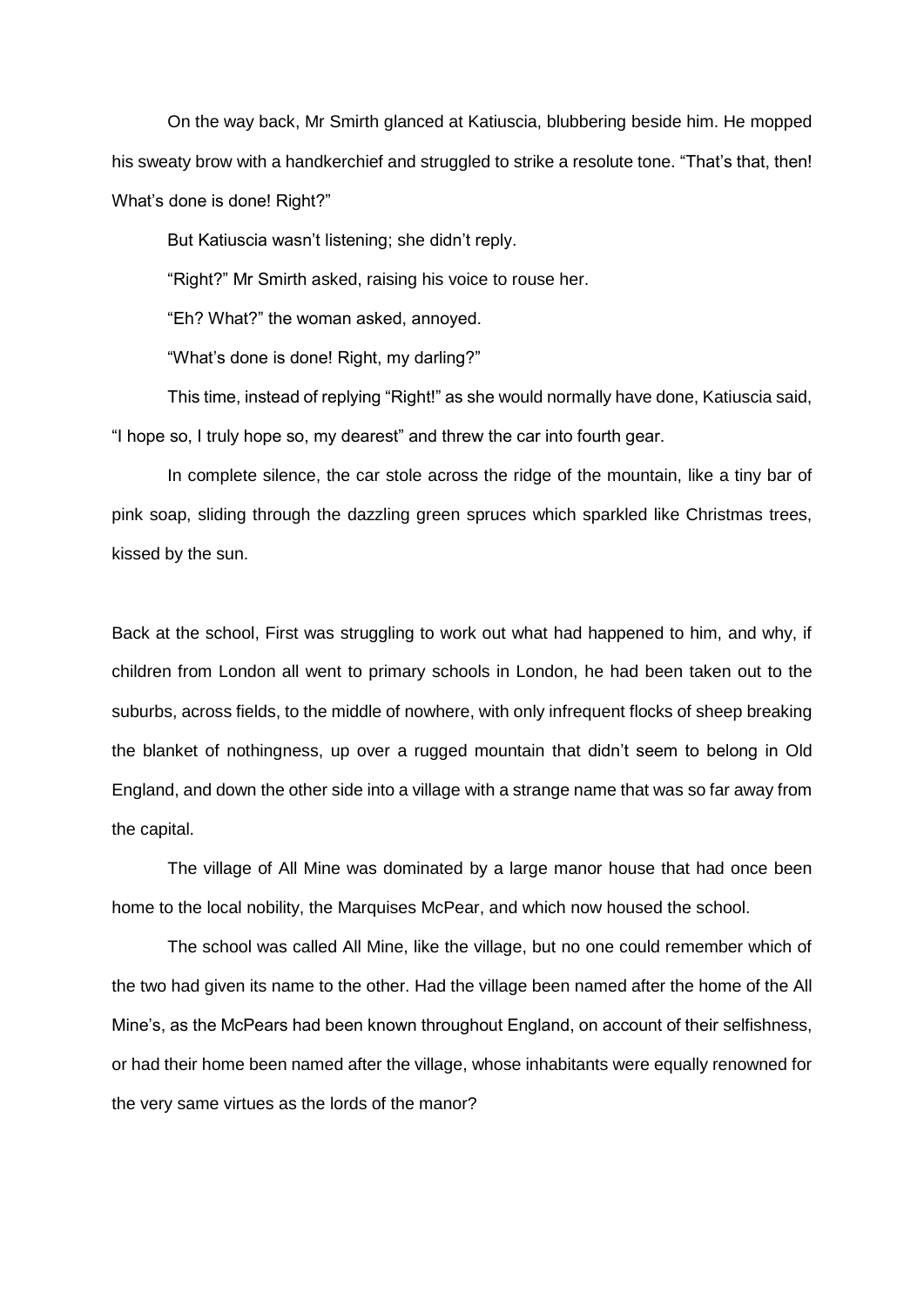First, who had been left waiting outside the building while Katiuscia and Gregor completed his enrolment in the headmaster's office, had said goodbye, trying to hold back the tears, and not long after, had watched them drive away down the approach road to the school.

His enormous suitcase by his side, First had stared at the car until all that was left was a tiny, pink dot on the edge of the grounds before it disappeared completely through the mighty wrought-iron gates that a giant, gangling janitor, with a face like an ogre, was hastening to shut and triple deadbolt.

He'd waved his tiny hand in a timid farewell the whole time. When he finally turned around, he found himself about twenty metres from the broad staircase up to the entrance, at the top of which was the school's forbidding main door and, towering above it, the same coat of arms that Katiuscia had seen on the leaflet. A large owl, carved out of the dark stone, held incalculable banknotes and coins between its feet. The famous Latin motto that we encountered earlier – *Mors tua vita mea*! – curved above the owl's head while, below it, engraved inside a ribbon which was also held between the bird's feet, were the words *ALL MINE* in Gothic lettering.

First didn't speak Latin and, like the first time he'd heard his father pronounce the words, he didn't understand what they meant. It wouldn't be until his first lesson that someone would tell him that All Mine was the noise owls make – *All Mine! All Mine!* – and explain that the Latin translated to "*your death is my life*!"

The boy looked around while he waited for someone to come and get him. The building was of gargantuan proportions, with fake Gothic features that the rain had blackened, causing lichens to sprout in large patches, blotching the surface and making it look anything but reassuring. It had to be cold in these parts in winter; even in summer, thick, swirling fogs were known to fall. The extensive grounds, despite being somewhat neglected, were surprisingly luscious and green, filled with centuries-old trees, fountains that had seen better days and numerous pathways, along which noble dames must have strolled centuries earlier, holding parasols and arm-in-arm with gallant knights. First had no time to notice anything else, as a hand grabbed his shoulder and spun him around, gruffly.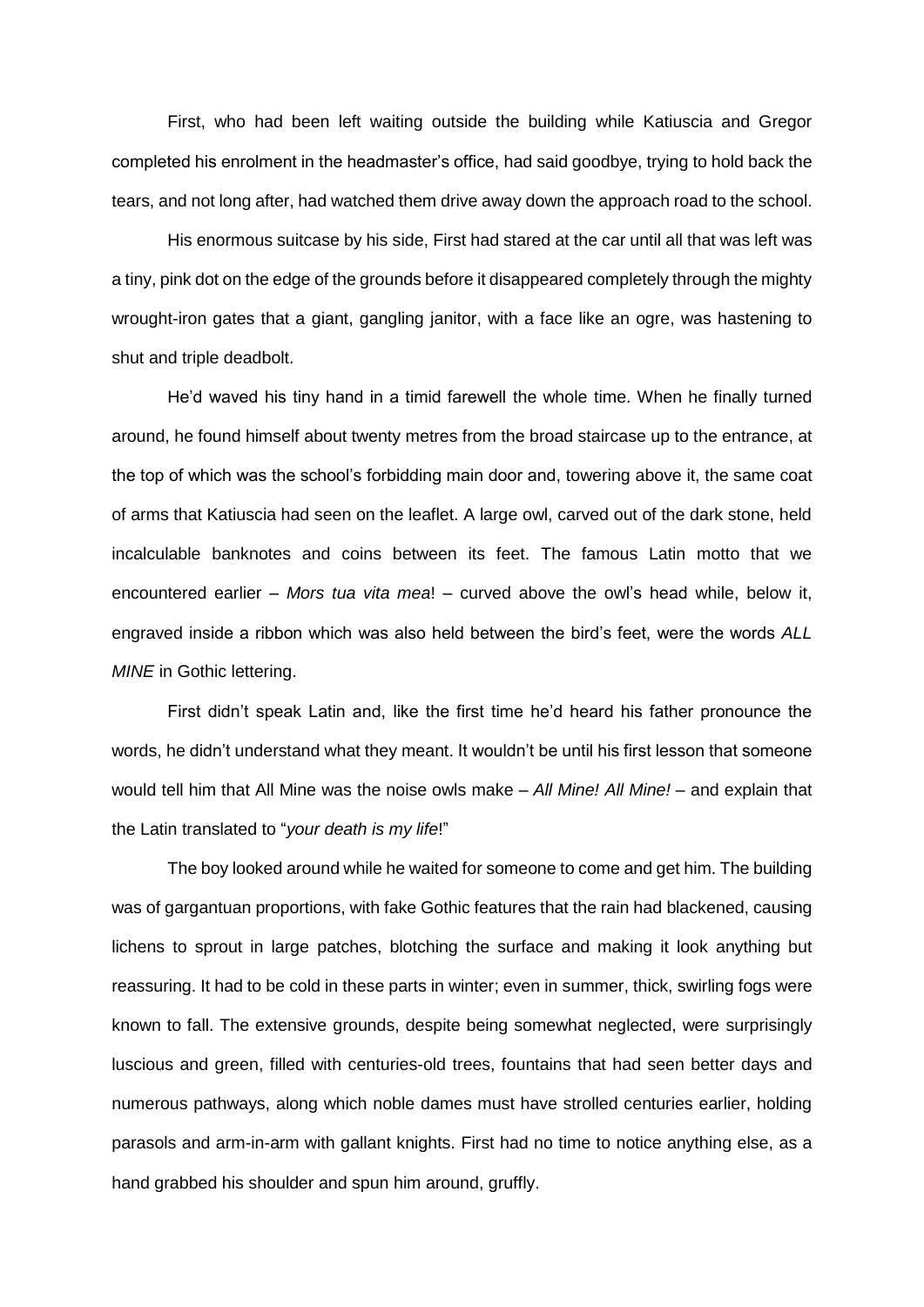The Smirths' heir found himself looking at a man dressed in office attire, with the kind of green visor once worn by accountants to lessen eyestrain when working over gas lights, and black sleeve garters that First had no way of knowing were used in the olden days to keep shirt sleeves from being soiled while working with quill and inkpot.

The man was as stiff and thin as a ramrod, with a bald, lightbulb-shaped head, two big flappy ears and a pointed nose, perched on which was a pair of pince-nez glasses. "Mr Smirth," he commenced. "I am Mr Buster Curmudgeon, bookkeeper and personal secretary to the Headmaster, Mr McPear, who you will meet shortly. Follow me please!"

First smiled and held out his hand. "I'm First, Mr Curmudgeon, you can call me by my first name if you want!"

The man forced himself to look at the boy, his thin lips conveying his evident disgust and a hand going up to his polka-dot bow tie to fiddle with it nervously. Notwithstanding the baldness and his thin, ashen face, it was clear that the man couldn't be more than forty years old.

"I could not give a tinker's hoot! Mind your place, boy. I am Mr Curmudgeon, whereas you are no one… is that clear?" he barked, dispensing with his initial courtesy.

"That's not true, Mr Curmudgeon. I am First, not No One. No One must be someone else!"

Mr Curmudgeon rolled his eyes at First's reply then took a closer look at him. Was this brat trying to make a fool of him?

First's face was so joyful and happy that he could see no sign of malice. Mr Curmudgeon told himself he must be dealing with a dimwit and concluded no reply was needed.

"Follow me and be quiet!"

First took hold of his suitcase and pulled it behind him, catching up with Mr Curmudgeon. "Is someone sleeping or feeling poorly?" he whispered.

Mr Curmudgeon stopped, exasperated. "No, why?"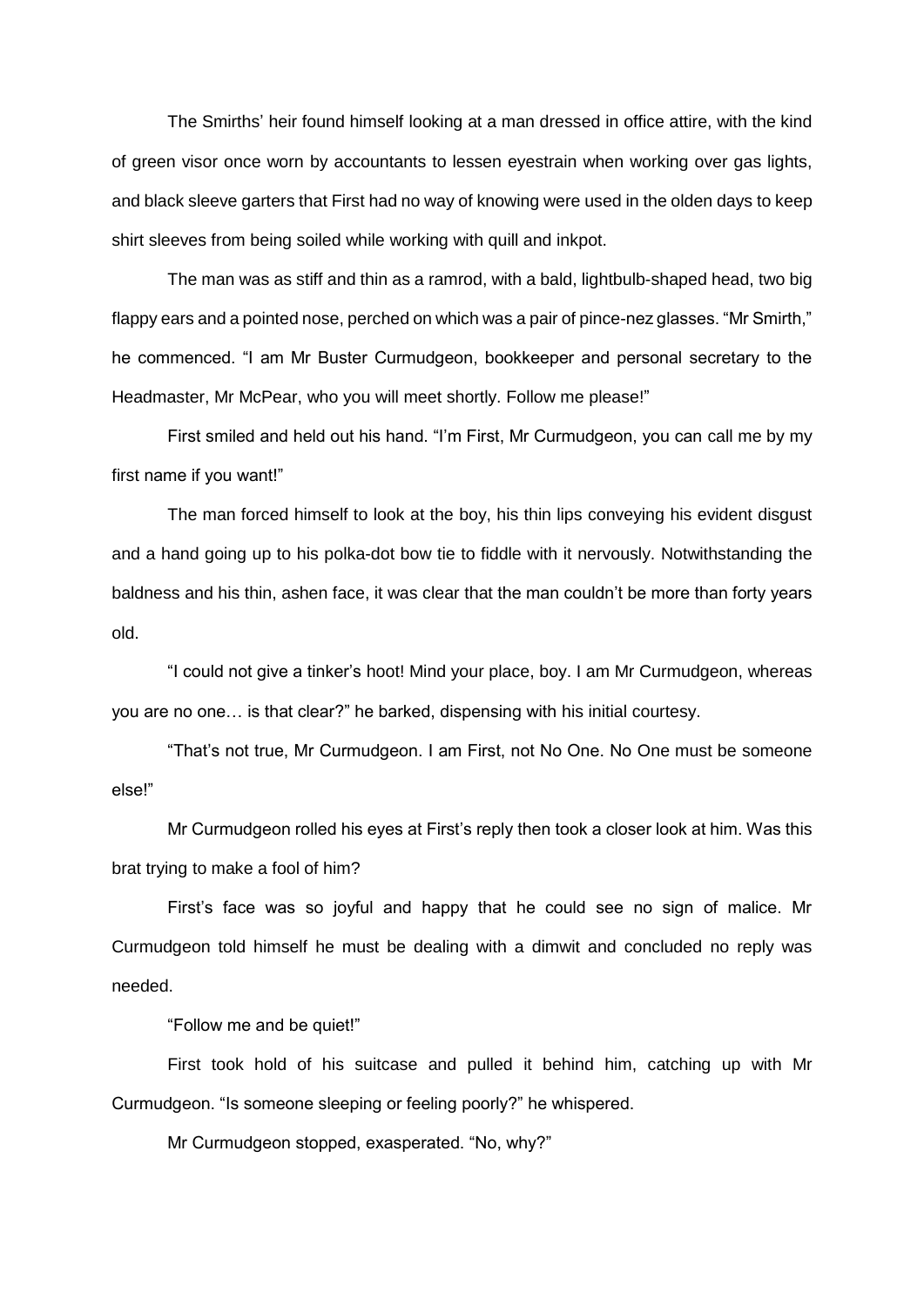"You told me to be quiet. Usually one has to be quiet if someone is ill, sleeping or reading…" First started to reel off a long list of situations in which silence was required. "You have to be quiet in church, in the library, at the cinema…" and so on.

"Quiet, I say!" Mr Curmudgeon roared, and set off again down the pathway, striding out. First struggled to stay by his side.

Mr Curmudgeon stopped again, even more infuriated. "Let me explain something, little turd!" he said. "I lead the way here and you walk two steps behind. Is that clear?" he yelled again.

At this second yell, First put his fingers to his lips. "Ssh! Don't forget we're not supposed to raise our voices," he said.

The man shook his head, flummoxed. When they got to the stairs, First attempted to drag his suitcase up the first step. It was obvious he was finding it difficult. Mr Curmudgeon, arms crossed, halfway up the stairs, merely stamped his foot impatiently and shouted at First to hurry up. "Get a move on or we'll be here all night! The headmaster is waiting for you!"

"I can't! Could you help me, please?"

A cold shiver ran down Mr Curmudgeon's spine at the mere thought of it. But what was he to do, risk a dressing down from the headmaster for being late?

"It's against the rules but, come on, before night falls. Time is money! Money!" he snapped, yanking the case out of the boy's hands and pulling it behind him on the stairs. It was exceptionally heavy.

"What on earth have you got in there?" he screamed, exasperation rising. "And what is that noise it's making?"

"Be careful, it's fragile. There's a radio inside and it must have switched on!" First explained, embarrassed, skipping past Mr Curmudgeon as he climbed the stairs more easily.

"Radios are not allowed! And wait for me, I'm showing you the way!" Mr Curmudgeon screeched, tongue hanging out.

Having arrived at the top of the stairs, First put his finger to his lips again. "Ssh! Don't forget, sir. Someone's not well!" And with four short steps, he went into the building, through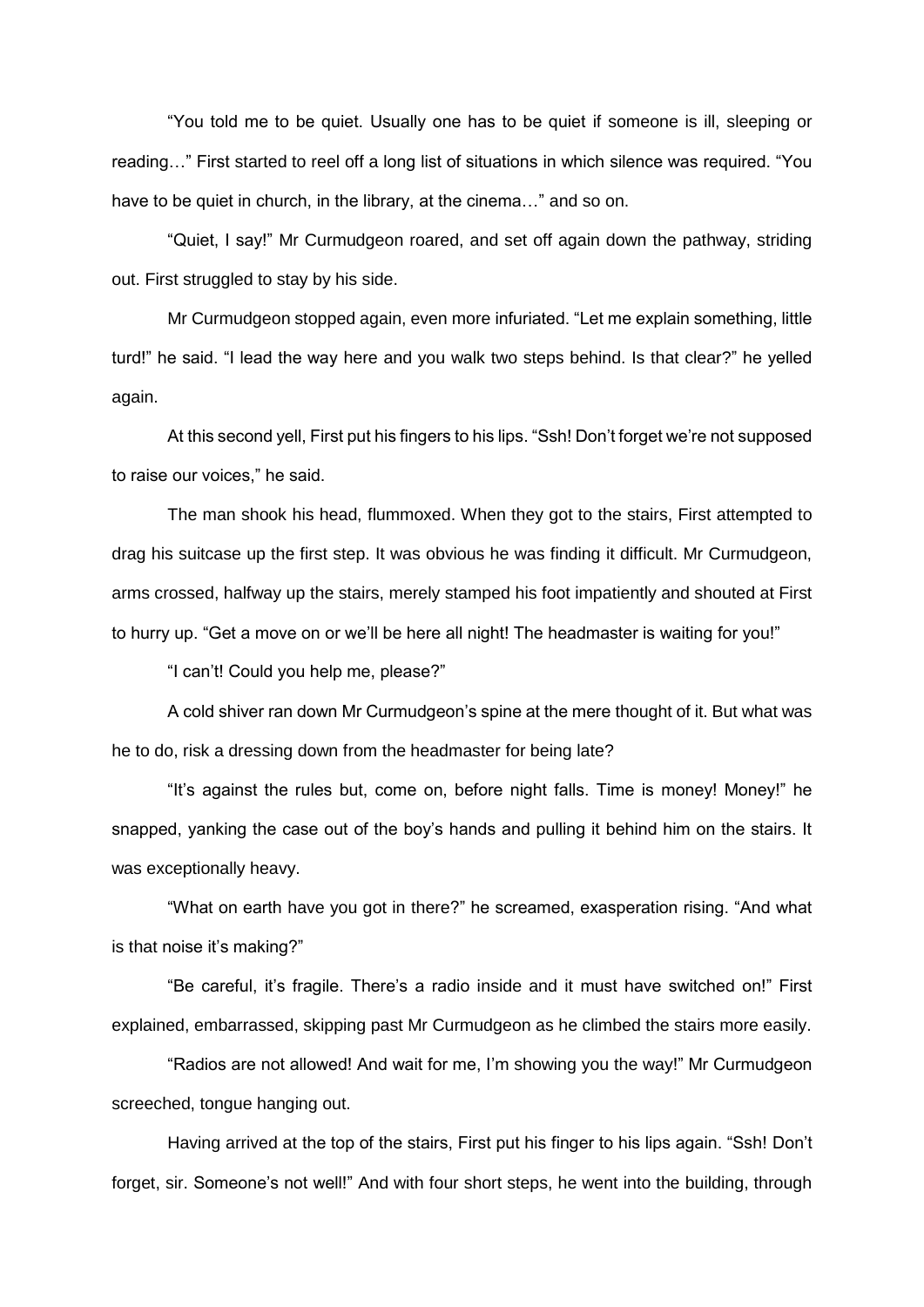the atrium, followed the signs up the stairs, knocked on the door with the *Headmaster's Office* sign on it and bounced inside, without waiting for a reply.

Headmaster McPear had watched the scene unfold from the enormous window in his office. Hands behind his back and a stern expression on his face, he looked on with disdain as his secretary shuffled the suitcase up the last few steps. At one point, the case slipped out of his hands and tumbled down the stairs, bursting open on the grass. Six cats of various ages and sizes sprung out from among the few clothes and scampered immediately off into the grounds. Luckily, neither the headmaster, who had turned around right at that moment, nor Mr Curmudgeon, who had run after First, alarmed, noticed.

"Good morning, Mr Headmaster!" First chirped. McPear turned around. He was old, tall, but also thin and hunched, with big, red angry eyes under bushy white eyebrows, like two diabolic light holes shining out of his dark profile, which was silhouetted against the enormous window. Long strands of downy white fuzz twitched around his bald head. He looked uncannily like an owl or condor.

He gave the boy a murderous look. Such a sight would have chilled the blood of anyone, but First looked at him and felt a stab of affection for the spindly old man who'd been his father's headmaster and who, despite his age, kept doing his job with the same passion as ever. Without hanging around, he rushed to the other side of the desk and threw his arms around the headmaster's waist, the way Enrichetta had taught him, and hugged McPear tight. Wearing an enormous smile, he bubbled, "Thank you so much for accepting me into your school, Mr Headmaster Pair! I'm so happy to go to primary school here!"

The old man was thunderstruck. Never in the last sixty years had someone tried to hug him! And his name was McPear, not Pair! He threw his hands up in the air, as if the child were a hot coal to be dropped, and roared, "What has got into you, boy? For heaven's sake!" Then, feeling extremely at unease, he screamed repeatedly, "Help! Help! Get him off me! Curmudgeon, come here and help me!" He looked like a swimmer, about to go under. First wouldn't let go, so intent was he on expressing the full force of his gratitude.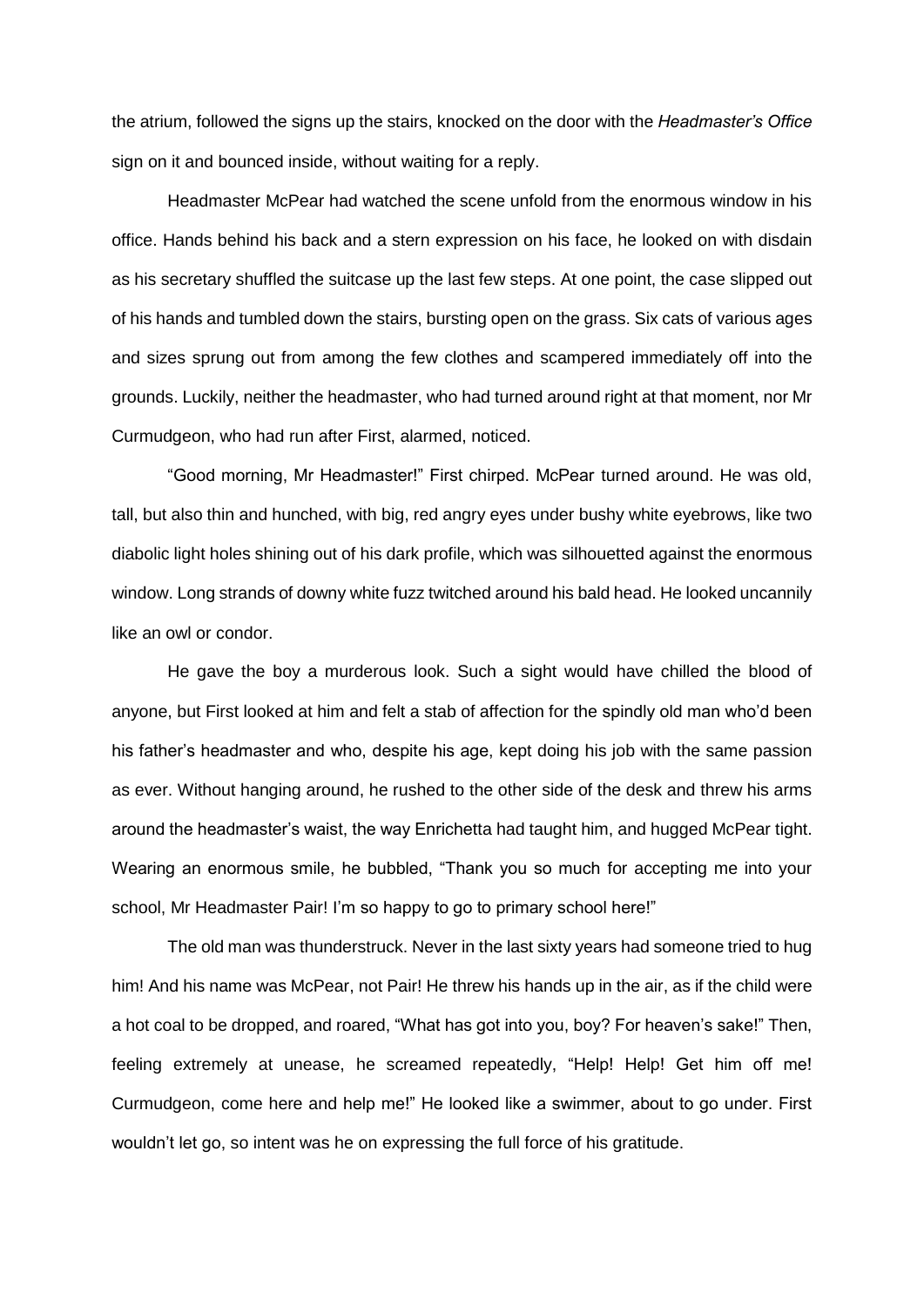Mr Curmudgeon came charging into the office and, aghast at what he saw, grabbed First by the shoulders and prised him off Mr McPear. The headmaster stumbled back, quivering, onto his chair, dangerously close to passing out, and the secretary and teachers who'd rushed to his assistance had to administer brandy to bring him round. Two hours later, he was still in a state of shock and only fully regained consciousness in the early afternoon.

Mr Curmudgeon scolded First savagely. "Are you mad? Are you out of your mind? Touching the headmaster? Touching him! What on earth were you thinking, hugging him of all things! In twenty years of honourable service, I have never laid as much as a finger on him, no one has!"

Mortified, First didn't know what he'd done wrong. In the meantime, word had spread around the school and, as news passed from desk to desk and ear to ear, the details were greatly inflated until the story had entered the realm of legend – the new arrival had strangled the headmaster and if he hadn't been prised off, would undoubtedly have killed him with his bare hands. The other pupils had roared with laughter, fiercely and with wicked delight, and were now dying to see the boy who, at just nine years of age, three minutes after arriving at the school, had almost killed old McPear and was now locked in his room.

Vinicio, from Year 5, the biggest, broadest pupil in the school, hated McPear with a vengeance for the way he constantly humiliated him in front of everyone. At break, he said to the others, "Listen up, this First is a hero, an example for all of us. Let's give him a true hero's welcome, whatever it costs!"

"Stuff that, who gives a hoot, you'll not get a penny from me, whoever it is!" said a skinny boy with a gentle face, vacant blue eyes and curly, pale blond hair, who was none other than Baronet Von Hausen – so titled not because the queen had appointed him baronet but because he was the son of a real baron.

"Yeah, you'll get nothing from us either!" the other boys echoed, ready for yet another clash between Vinicio and Von Hausen. The two had been bitter rivals from Year 1 – a family tradition, people said – and their feud was one of the few interesting things that happened at the school.